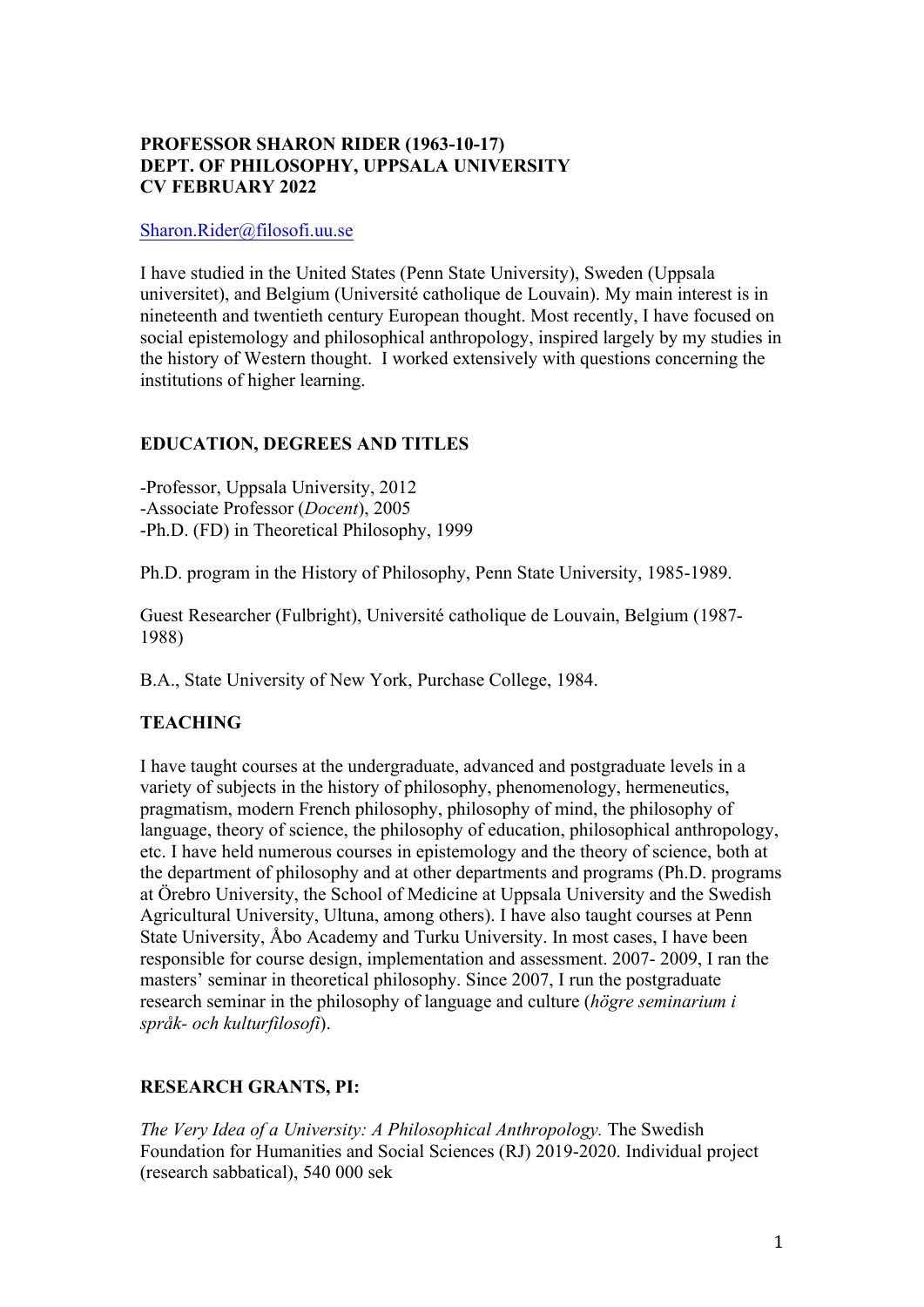*Vad ska en svensk kunna?* (What should a Swede know?), Swedish Research Council (VR) 2014-2016, 6500 000 sek

*Språket och matematik som bildningsämnen* (Language and Mathematics and Formative Disciplines), 2015, Forum för ämnesdidaktiska studier, 200 000 sek

*Evaluating Education: Normative Systems and Institutional Practices,* The Swedish Foundation for Humanities and Social Sciences (RJ), 2013, 200 000 sek.

*Critical Reflections on "Critical Thinking"*, 2006-2008. E.O. Burman Foundation. Individual project, 300 000 sek

*What is a language disorder?,* 2000-2002. Knut och Alice Wallenberg Foundation (Knut och Alice Wallenbergs stiftelse) Postdoctoral Research Grant. Individual Project, 200 000 sek

#### **OTHER RESEARCH PROJECTS**

Deputy Director, Uppsala University's interdisciplinary research program *Engaging Vulnerability*. Program Director: Don Kulick, with funding from the Swedish Research Council (VR, 80 million sek) and Uppsala University (40 million sek), 2015-2025

Deputy Director, Centre for Higher Education and Research as Objects of Study (HERO), Uppsala University. Financial support from the Vice-Chancellors Strategic Funds. 2021-

Researcher/Research Coordinator, Center for Science and Technology Studies (STS), Uppsala University, 2005-2013, financed by the Vice-Chancellor's Strategic Funds.

Researcher/Research Program Coordinator, SAUNA Program in the Humanities and Social Sciences – *Cultural Criticism and Contemporary Society: Conceptions of Normality* (January 2003 – 2006), financed by the Vice-Chancellor's Strategic Funds.

Researcher/Research Coordinator, *ELSA Program* (National Research Program – Ethical, Legal and Social Aspects of Genome and Gene Technology Research), funded by Stiftelsen för strategisk forskning (the Swedish Foundation for Strategic Research, 25 million sek, 1999-2004). Uppsala University, Dept. of Public Health, School of Medicine. Program Director: Mats Hansson

Researcher in the interdisciplinary project *Språk och mänskligt handlande* (*Language and Human Action)*, funded by the National Bank of Sweden's Tercentenary Fund (RJ), 1995 - 1998. Project Leader: Sven Öhman.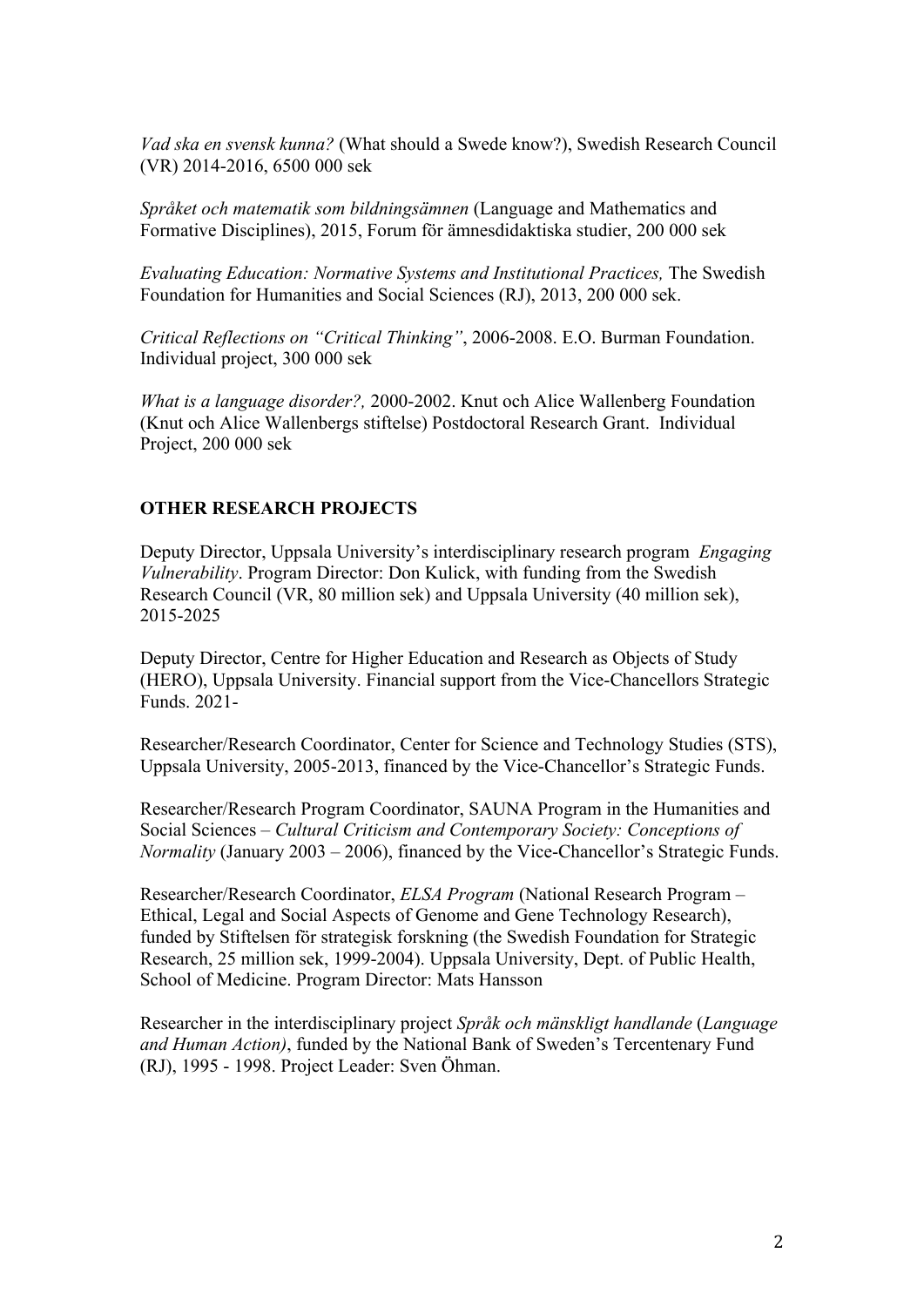### **ORGANIZATION OF CONFERENCES (selection)**

*World Class Universities: A Contested Concept,* (with Judith Novak and Mats Hyvönen), Uppsala 15-16 May 2018. Funded by a grant from The Swedish Foundation for Humanities and Social Sciences (RJ).

*Values, Evaluation and the Idea of a University*, Uppsala, 26-28 May 2014. Funded by a grant from The Swedish Foundation for Humanities and Social Sciences (RJ).

*The Breakdown of Scientific Thought* (with Ylva Hasselberg and Sverker Gustavsson), international symposium on science policy at Uppsala University, 2 December, 2008. Funded by the Uppsala University Center for Science and Technology Studies and *Quo Vadis?*

*Filosofihistoriens idé* (with Mats Persson), national interdisciplinary symposium held at Uppsala University, 9-10 December 2005. Funded by Uppsala University and the Swedish History of Science Society.

*Den moderna ensamheten* (with Maria Karlssson), national interdisciplinary conference held at Uppsala university, 12 November 2004. Funded by a grant from the The Swedish Foundation for Humanities and Social Sciences (RJ).

*Making a difference* (25 - 28 September 2003, international conference on the current state of the humanities, held at Uppsala University and the Swedish Film Institute. Funded by a grant from the Swedish Research Council (VR).

## **UNIVERSITY SERVICE, ADMINISTRATION and COMMISSIONS OF TRUST**

Deputy Director, Higher Education and Research as Objects of Study (HERO) Center, Uppsala University, 2021-

External Academic Representative, University-Wide Faculty Board, Dalarna University College, 2019- 2021

Faculty Representative, Editorial Committee for Acta Universitatis Upsaliensis and the Vilhelm Ekman Foundation, 2015-2019.

Faculty Representative, Disciplinary Domain of Humanities and Social Sciences (*områdesnämnd*), 2014-2016; 2017-2019

Board of Faculty of Arts, Uppsala University (*fakultetsnämnd*): 2005-2014

-Acting Dean, Faculty of Arts, spring term 2014

-Vice Dean, 2008-2014

-Deputy Chairman, Faculty Recruitment and Promotions Committee, 2008-2014 -Faculty Committee for Equal Opportunity, 2008-2014 (Chair, 2011-2012)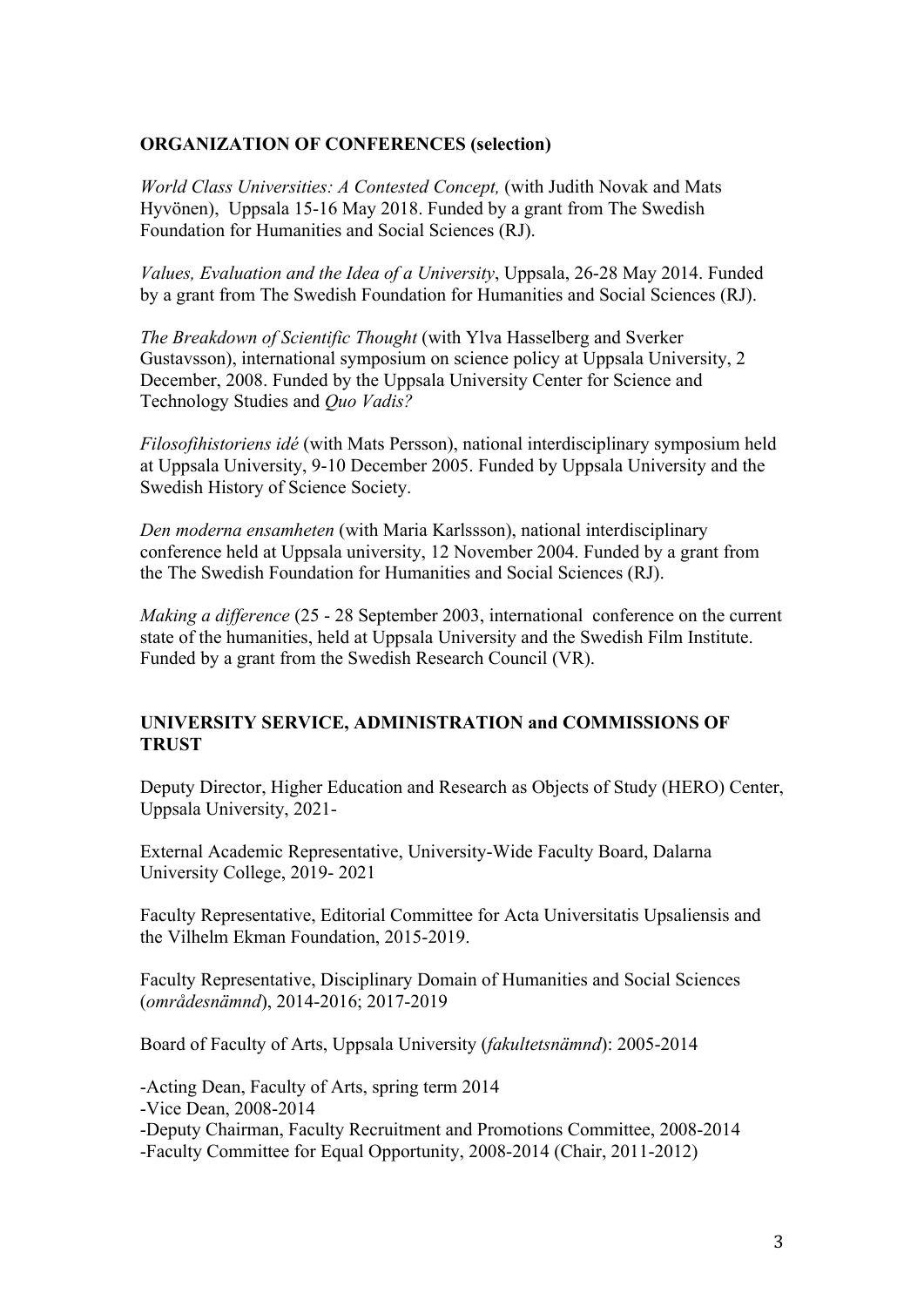Vice-Chancellor's Quality Advisory Council, Uppsala University, 2013-2015

Deputy Chairman, Dept. of Philosophy, Uppsala University (2011- 2019)

Recruitment committee for the election of Vice-Chancellor of Uppsala University, 2011

Deputy Director, Forum for Advanced Studies in Arts, Languages and Theology (SALT), 2007-2008

Director of Research, "Philosophy and Sociology of Science", Center for Science and Technology Studies (STS), Uppsala University (1 January 2005 – 2013)

Steering Committee, Uppsala Forum for Peace, Democracy and Justice, 2009-2014

Organizing Group (Uppsala), Nordic Wittgenstein Society, 2009-2012

Program Committee for Engineering Undergraduate Program Technical Systems (*Programråd tekniska system*), Uppsala University, 2006-2008

# **SELECTED PUBLICATIONS** *IN ENGLISH***:**

## SINGLE-AUTHOR BOOKS

*Avoiding the Subject: A Critical Inquiry into Contemporary Theories of Subjectivity* (Library of Theoria, 1998)

# EDITED VOLUMES

*World Class Universities: A Contested Concept*, eds. Sharon Rider, Michael Peters, Mats Hyvönen & Tina Besley (Springer 2021)

*Post-truth, Fake News: Viral Modernity and Higher Education*, eds. Michael Peters, Sharon Rider, Mats Hyvönen & Tina Besley (Springer 2018)

*Transformations in Research, Higher Education and the Academic Market: The Breakdown of Scientific Thought*, eds. Sharon Rider, Ylva Hasselberg, Alexandra Waluszewski (Springer 2013)

*The Idea of the History of Philosophy,* guest editor (with Mats Persson), special volume of *Lychnos. Swedish Yearbook for the History of Science and Ideas* (2006).

Section Editor, "Public Education", *Encyclopedia of Educational Philosophy and Theory* (Springer 2016)

# Series Editor *Evaluating Education: Normative Systems and Institutional Practices*, Springer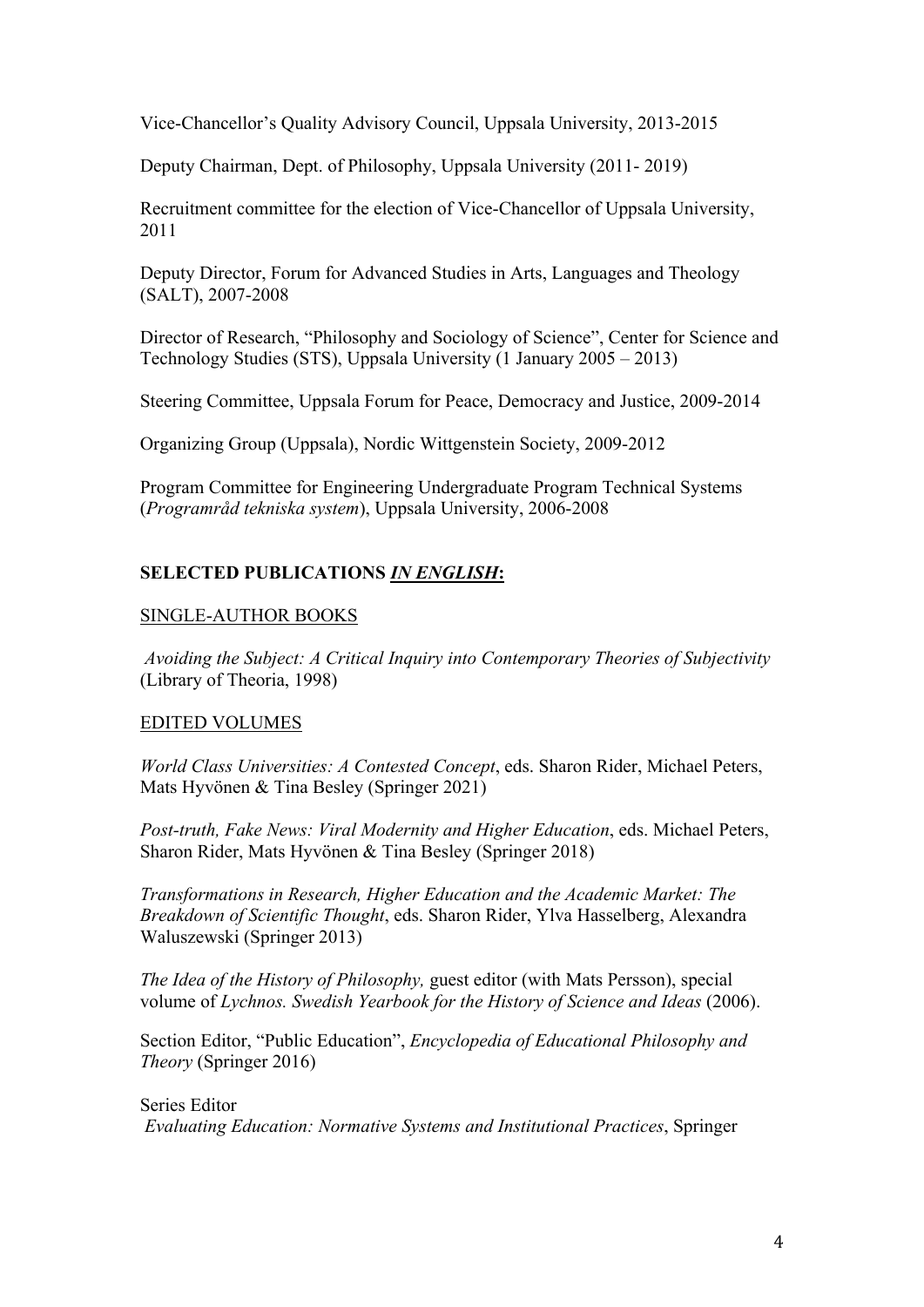# REPORTS

Editor, *ELSA Activities in Sweden: Report on Research Concerning Ethical, Legal and Social Aspects of Genome Research*, Uppsala, 2000

## JOURNAL ARTICLES, ESSAYS, BOOK CHAPTERS AND REVIEWS

(2022) "Autonomy for Whom? Governance of What? The Rationality of Academic Freedom". In: De Gennaro I., Hofmeister H., Lüfter R. (eds) *Academic Freedom in the European Context*. Palgrave Critical University Studies. Palgrave Macmillan, Cham. https://doi.org/10.1007/978-3-030-86931-1\_6

(2022), "Medice, Cura te Ipsum: On Hyperbole, Hubris and Hypocrisy in Public Discourse", *Educational Philosophy and Theory* (XX Jan. 2022)

(2021) "The Corrosion of Academic Character". In: Mahon Á. (ed.) *The Promise of the University. Debating Higher Education: Philosophical Perspectives*, vol 10. Springer, Singapore.

"Fitting and Fudging: On the Folly of Trying to Define Post-Truth", *Analyse und Kritik* (22 Dec. 2021,Vol. 43, Issue 2)

"OK boomer! On the need for better memes about the public sphere", *Educational Philosophy and Theory* (7 Dec. 2021)

"Higher Education: Learning How to Pay Attention", *The University Becoming. Perspectives from Philosophy and Social Theory*, eds. S.E. Bengtsen, Sarah Robinson and Wesley Shumar (Singapore: Springer 2021)

"China–US relations: Apologies to Thucydides", *Educational Philosophy and Theory*, 10 August 2020

"Disenchantment and the Meaning of Science", *Postdigital Science and Education*, 6 July 2020

"Certainty, uncertainty and trust: Notes on *The Plague*", Philosophy of Education Society of Australasia (PESA) *Agora*, June 2020

"Going Public: Higher Education and the Democratization of Knowledge", in *Knowledge Socialism - The Rise of Peer Production: Collegiality, Collaboration and Collective Intelligence*, Michael A. Peters et al (Singapore: Springer 2020).

"Modal Power, Self-Conscious Science, and the Critique of Epistemic Paternalism, or How to Change your Mind: An Interview with Steve Fuller". *Disputatio. Philosophical Research Bulletin* 8, no. 11, 2019.

"Unsettling Ideas and the Power of Style", *Registers of Philosophy Working Papers*, 2019/4, Hungarian Academy of Arts and Sciences, Research Centre for the Humanities, Institute of Philosophy, Budapest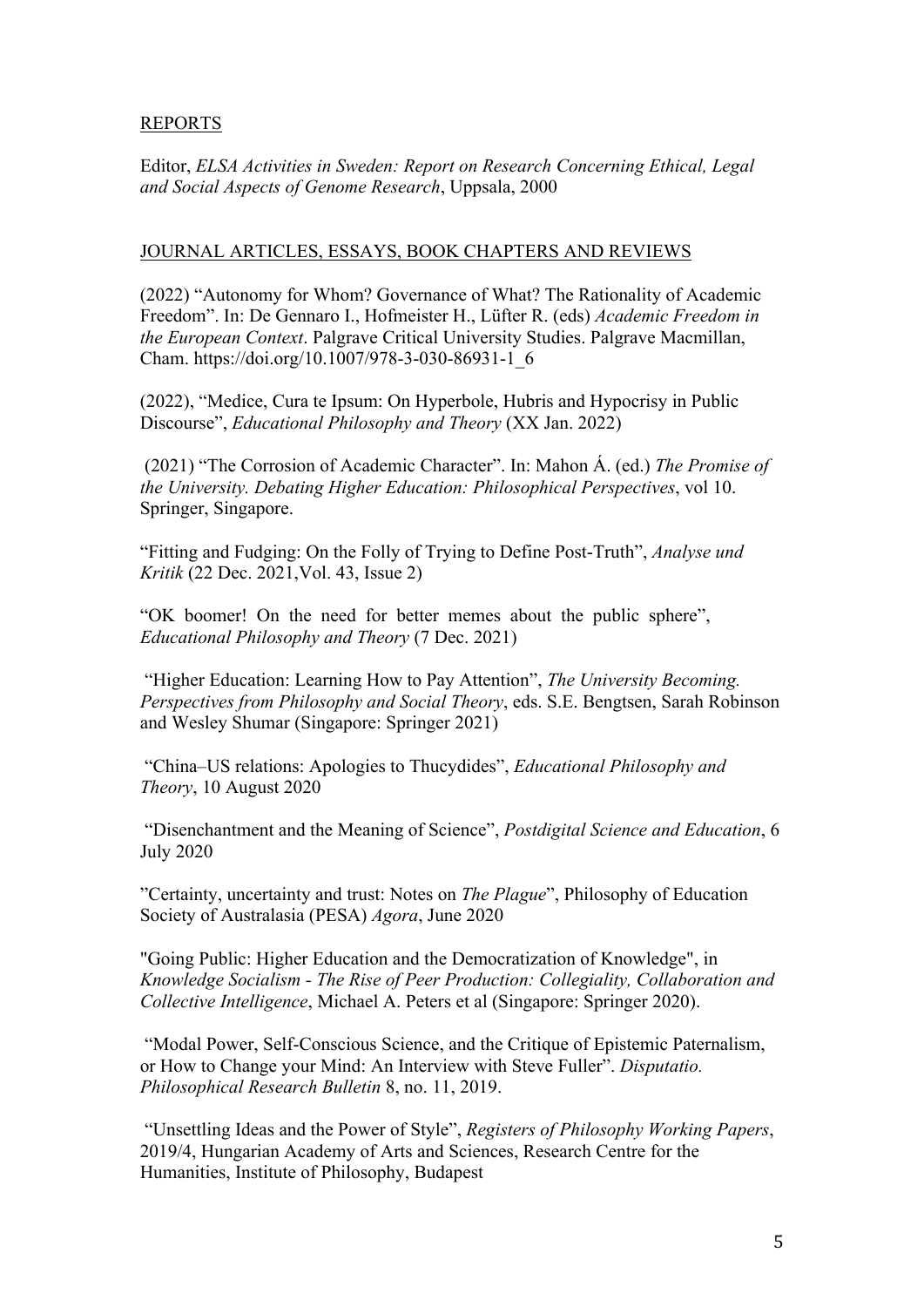"Cosmopolitanism Begins at Home, or Knowning One's Place", Södertörn Studies in Intellectual and Cultural History: Anders Burman & Synne Myreböe (red.), *Martha Nussbaum: Ancient Philosophy, Civic Education and Liberal Humanism* (Huddinge: Södertörn University Press, 2019).

"How Global Thinking Works", *Island Magazine* (Australia) vol 157, June 2019.

Review of Johan Östling, Erling Sandmo, David Larsson Heidenblad, Anna Nilsson Hammar & Kari H. Nordberg (red.) (2018) , *Circulation of Knowledge*, in Historisk tidskrift 2019:2

"The day after: education in the postmodernist fallout", in *Educational Philosophy and Theory*, Volume 50 Issue 14, 2018.

Review of Steve Fuller (2018), *Post-Truth: Knowledge as a Power Game*, in *Postdigit Sci Educ* (2018, vol 1, nr 1)

"On Knowing How to Tell the Truth", in *Post-truth, Fake News: Viral Modernity and Higher Education,* eds. Michael Peters et al (Springer 2018)

**"**Truth, Democracy and the Mission of the University", in *The Thinking University: A Philosophical Examination of Thought and Higher Education***,** Ron Barnett & Søren S.E. Bengtsen (eds) (Springer, 2018)

"Human Freedom and the Philosophical Attitude", in *The Dilemma of Western Philosophy*, eds. Michael Peters & Carl Mika (Routledge, 2017). Reprinted from *Educational Philosophy and Theory,* Vol 47/3, 2015.

"Little Mister Satisfaction: Ortega y Gasset's Challenge to European Man", in A. Stagnell, L.S. Thorkildsen & M. Rosengren (eds.), *Can a Person Be Illegal? Refugees, migrants and citizenship in Europe* (pp. 128-136). (Uppsala: Studia Rhetorica Uppsaliensis, 2017).

Reply to Editorial "Education in a Post-Truth World", in *Educational Philosophy and Theory,* 22 February, 2017

"Coercion by Necessity or Comprehensive Responsibility? Hannah Arendt on Vulnerability, Freedom and Education", in *Phenomenology and the Primacy of the Political.* Véronique Fóti & Pavlos Kontos (eds.) (Springer, 2017)

"Language and Mathematical Formation", in *A Companion to Wittgenstein on Education: Pedagogical Investigations* Michael A. Peters & Jeff Stickney (eds) (Springer, 2017)

*"*Science and Speed Addiction: The Scholar's Vocation in the Age of Efficiency*",* in *Nordic Journal of Studies in Educational Policy* (NordSTEP 2016/2)

"Public Education" (section editor), *Encyclopedia for the Philosophy and Theory of Education* (Springer), 2016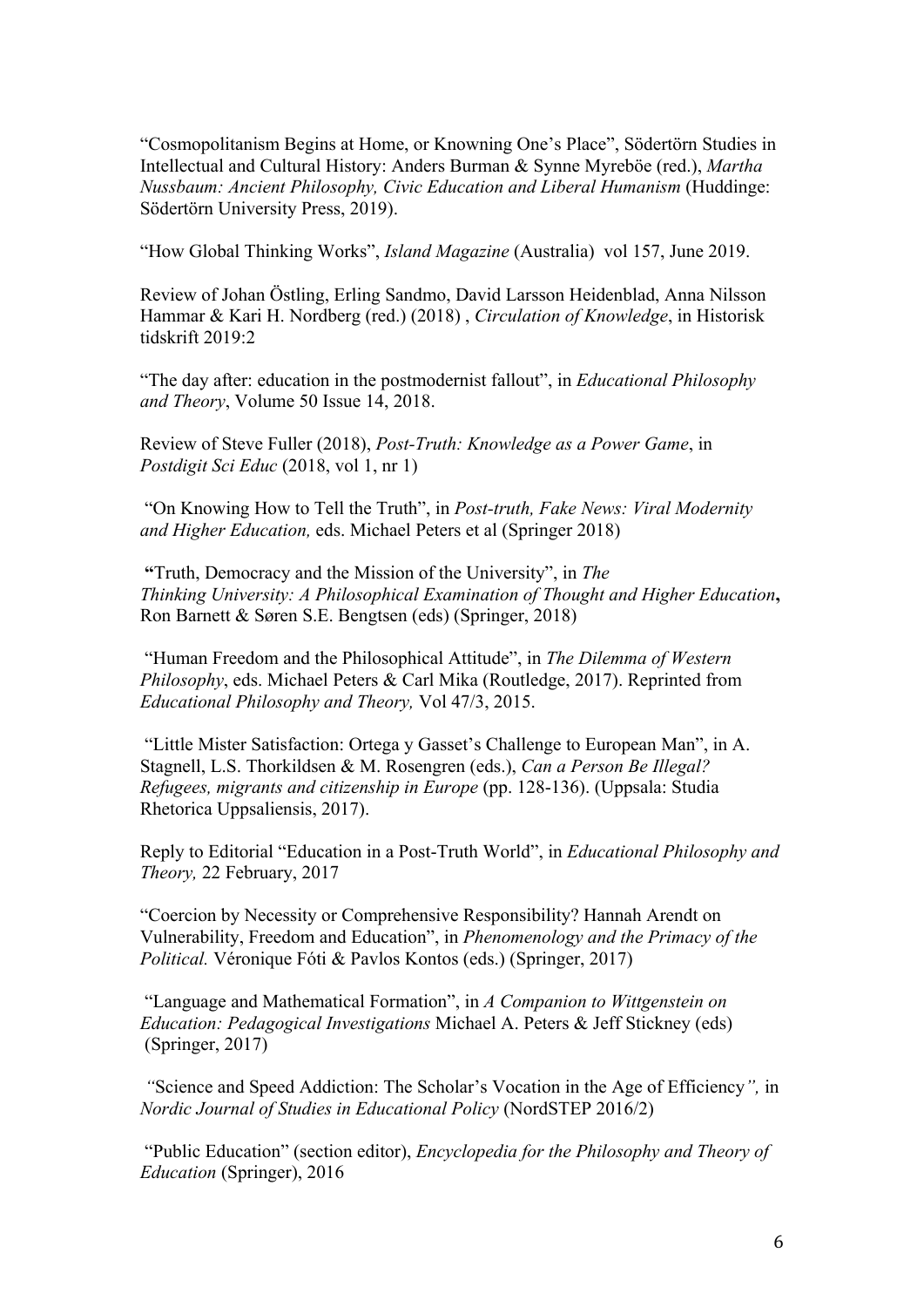"Critical Theory as Meta-Theory of Education", entry in the *Encyclopedia for the Philosophy and Theory of Education* (Springer 2015)

"Crowding Out Knowledge" (with Alexandra Waluszewski), in *Global Financial Crisis and the Restructuring of Education,* ed. Michael Peters et al, Global Studies in Education, Vol 31, Peter Lang, 2015

"The Very Idea of Higher Education: Vocation of Man or Vocational Training?" in *The Humboldtian Tradition*, eds. Thomas Karlsohn, Peter Josephson & Johan Östling, (Brill, 2014)

"Philosophy, Globalization and the Future of the University: A Conversation between Sharon Rider and Michael A. Peters", *Encyclopedia of Educational Philosophy and Theory*, 2014

"Higher Heteronomy: Thinking Through Higher Education", in *Transformations in Research, Higher Education and the Academic Market: The Breakdown of Scientific Thought*, eds. Sharon Rider et al (Springer, 2013)

"Objectivity in the Human Sciences", in *Encyclopedia of Sciences and Religions* (eds. Anne Runehov& Lluis Oviedo), Springer (Dordrecht 2012)

"On Relativism and Relativity in the Human Sciences", in *Making a Difference: Humanism and the Humanities* (eds. Susanne Jansson & Niklas Forsberg), Thales 2011.

"What is the state of critique today?", in *Eurozine*, 2011 http://www.eurozine.com/articles/2011-10-12-johansson-en.html

"The Future of the European University: Liberal Democracy or Authoritarian Capitalism?" in *Culture Unbound: Journal of Current Cultural Research* Vol. 1, 2009

"Science Machines Making Futures" (with Richard Langlais), in *Use of Science and Technology in Business: Exploring the Impact of Using Activity for Systems, Innovations and People* (eds. E. Baraldi et al), Emerald Publishers (Bingley, UK 2009)

"On Philosophical Style (and Substance)", i *Tankar: Tillägnade Sören Stenlund* (Sharon Rider et al), Uppsala Philosophical Studies 54, 2008.

"Innovation's Debt", in *Research Europe*, 13 November 2008

"Ivory Trade", in *Research Europe*, 4 September 2008

"Reflections on the Discipline of Philosophy and its History", in *Lychnos. Swedish Yearbook for the History of Ideas,* 2006

"Where My Spade Turns: On Philosophy, Nihilism and the Ordinary", in *The Recovery of Being: Philosophy, and Ordinary Experience* (ed. Nalin Ranasinghe), St. Augustine's Press (Chicago 2005)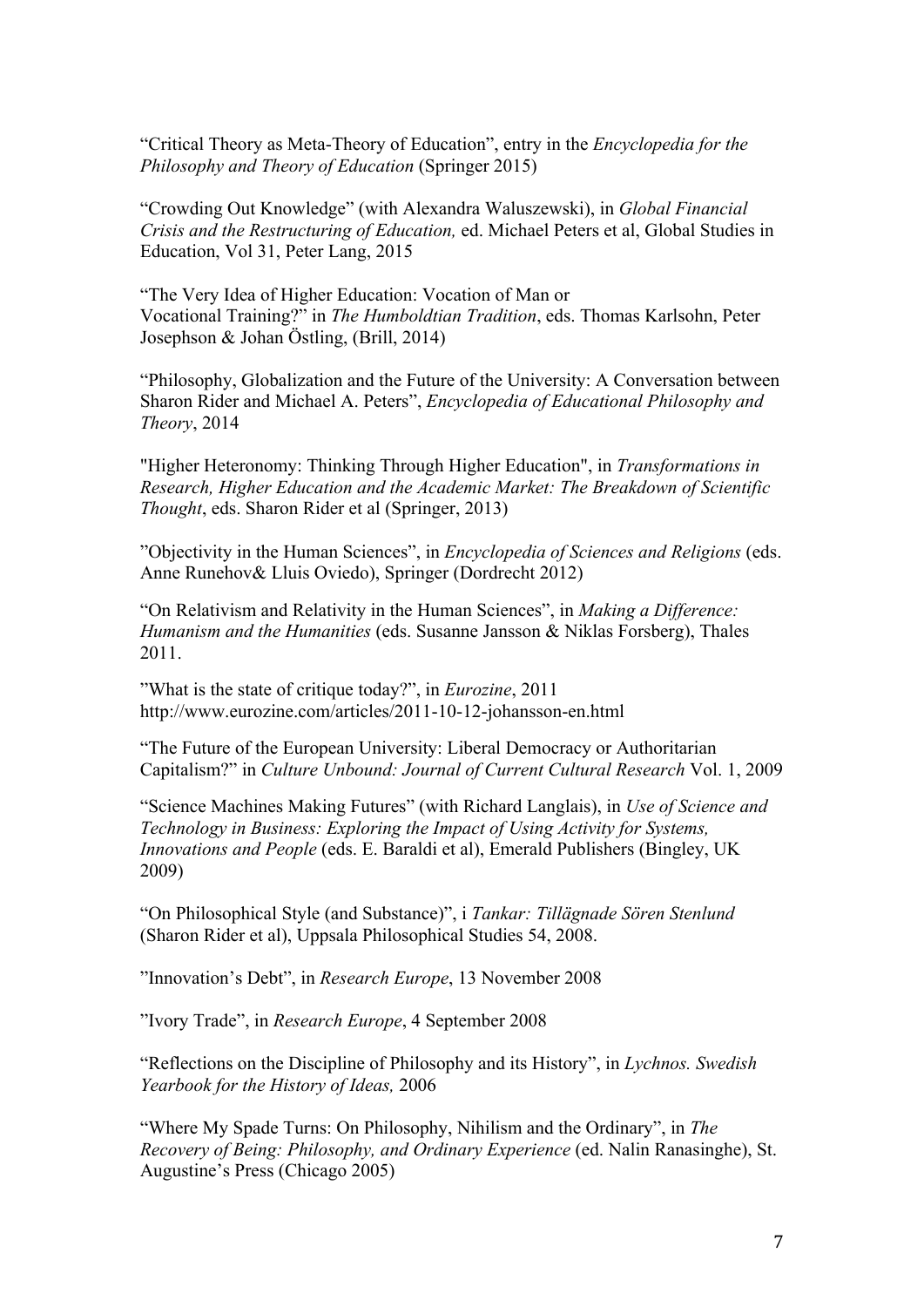On Explaining Ourselves (Scientifically): The Case of Language", in *Lychnos. Swedish Yearbook for the History of Ideas*, 2004

"How Ordinary is Ordinary Experience? Language in Feminist Epistemology and Philosophy of Science", in *The Practice of Language* (eds. Martin Gustafsson & Lars Hertzberg), Kluwer (Dordrecht , 2002)

"Transcendental Subjectivity and the Phenomenological *I*", in *Identity: Questioning the Logic of Identity in Educational Theory*, (Carl Anders Säfström & Leif Östman), Studentlitteratur (Lund, 1999 )

"Feminism as a Method of Reading", in *Culture and Value: Philosophy and the Cultural Sciences*, The Austrian Ludwig Wittgenstein Society (Kirchberg am Wechsel, 1995 )

"Mythos and Logos in Plato's *Philebus*", in *Philosophical Crumbs*, (ed. Rysiek Sliwinski), Uppsala Philosophical Studies 49, 1999.

"Movement and the Peculiarity of Being in Aristotle", in *Vidgade Perspektiv: Meditationer över diverse filosofihistoriska ämnen*, (ed. Henrik Lagerlund), Uppsala Philosophical Studies 47, 1998

## **SELECTED PUBLICATIONS,** *IN SWEDISH***:**

### BOOKS

*Den tveksamme bekännaren och andra essäer*, Gidlunds 2021. Reviews: Merete Mazzarella 26 April 2021 in *Svenska Dagbladet*, Under Strecket: Tänka kritiskt är stort men självkritiskt större, and by Hans Ruin in *Site Zones* 1 July 2021)

*Tankar*, editor (with Niklas Forsberg and Pär Segerdahl), Uppsala Philosophical Studies 54, 2008

*Reclaim the Science! Om vetenskapens avakademisering* , editor (with Anders Jörnesten) Gidlunds förlag, 2007

*Den moderna ensamheten* , editor (with Maria Karlsson), Brutus Östlings Bokförlag Symposion, 2006

### REPORTS

"Den lönsamma humanioran", Briefing Paper, Timbro, September 2015 http://timbro.se/kultur/briefing-papers/den-lonsamma-humanioran-humanister-paarbetsmarknaden-i-sverige-och-usa

*Kollegialitet i koncentrat* (with Shirin Ahlbäck Öberg and Elin Sundberg) for Arbetsgruppen för utveckling av kollegiala styrformer Vetenskapsområdet för humaniora och samhällsvetenskap, Uppsala universitet: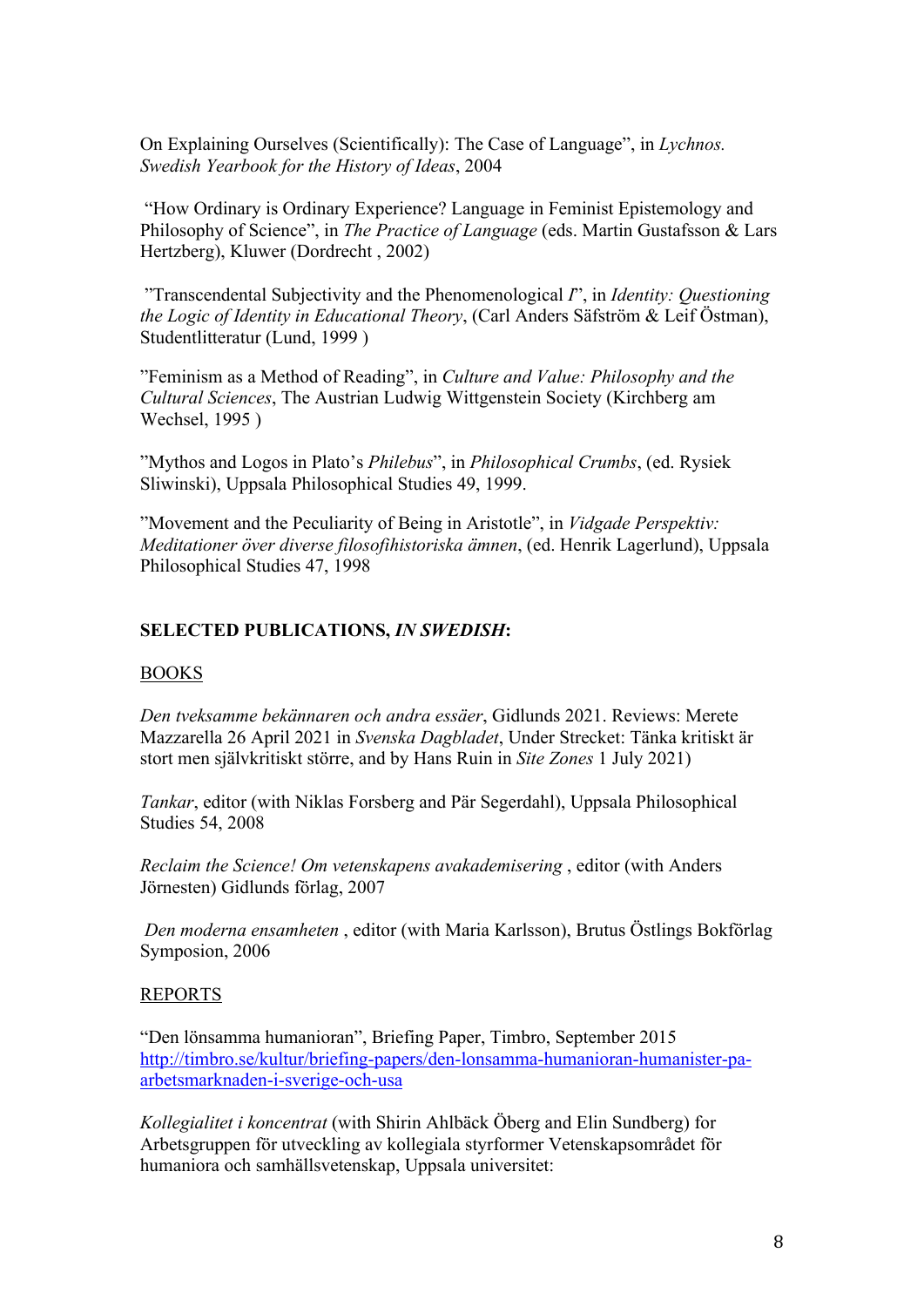http://katalog.uu.se/digitalAssets/310/310491\_1kollegialitet\_i\_koncentrat2014.pdf

# JOURNAL ARTICLES, ESSAYS AND BOOK CHAPTERS (SELECTION)

"Vad är filosofi?", i *Svensk filosofi* (21 May 2021)

"Det löser sig inte" i *Axess* (nr 3, 2021)

"Saklighet, konsekvens, autonomi. Tankar om sambandet mellan journalistikens och kulturvetenskapernas legitimitetskris", i *Oumbärliga samtal. Humaniora och samhällsvetenskap i svensk offentlig debatt.* Johannes Heuman. Sten Widmalm, Jenni Standström. Göteborg: Daidalos (2020)

"Högre utbildning som träning i uppmärksamhet", in *En plats för tänkande. Essäer om universitetet och filosofin*, eds. A. Burman, M. Sa Cavalcante, S. Myreböe, Huddinge: Södertörn Studies in Philosophy (Södertörn 2020)

"Perifera tankar om plats och tradition", in *Utsatt eller insatt? Plats, kunskap & kultur*, M. Gustavsson och M. Hyvönen (red.), Kulturreservatets folkhögskola 2020.

"Striden om framtiden. Liberalism och universitet som sanningsinstitution", in *Rum för eftertanke. En antologi om at utmana det invanda* (reds. Mio Lindman & Jonas Ahlskog), Folkets Bildningsförbund, r.f. 2018

"Universitet i omdaning: Från vetenskapsideal till marknadsmodell" (with Alexandra Waluszewski), in *Universtitet AB* (ed. Marcus Agnafors), Gothenburg: Daidalos (2017)

"Konstnären och konstnäringen. Kulturkamp som borgerlig bildning?". In *Samtider. Perspektiv på 2000-talets idéhistoria*, Anders Burman & Lena Lennerhed (red.), Gothenburg: Daidalos (2017)

"Samtida betraktelser om faktaresistens, postsanningseran och filosofins uppgift", i *Från Skaradjäkne till Uppsalaprofessor: Festskrift till Lars-Göran Johansson*, George Masterton, Keizo Matsubara, Kim Solin (eds.), Uppsala Studies in Philosophy (Uppsala, 2017)

"Att se allt sanningssägande som politiskt ställningstagande undergräver demokratin", i *Tidskriften Respons* nr 6 2016: http://tidskriftenrespons.se/article/att-se-alltsanningssagande-som-politiskt-stallningstagande-undergraver-demokratin/

"Humboldt håller ännu", Review of Johan Östling, *Humboldts universitet. Bildning och vetenskap i det moderna Tysklands historia* (Atlantis, 2016) in *Axess* nr 9 2016

Guest editor and introduction (with Johan Boberg) for special issue of *Tidskrift för politisk filosofi* on "Utbildning och demokrati i kunskapssamhället" (2016:3)

"Oss filosofer emellan", *Filosofisk tidskrift* Nr 3/2016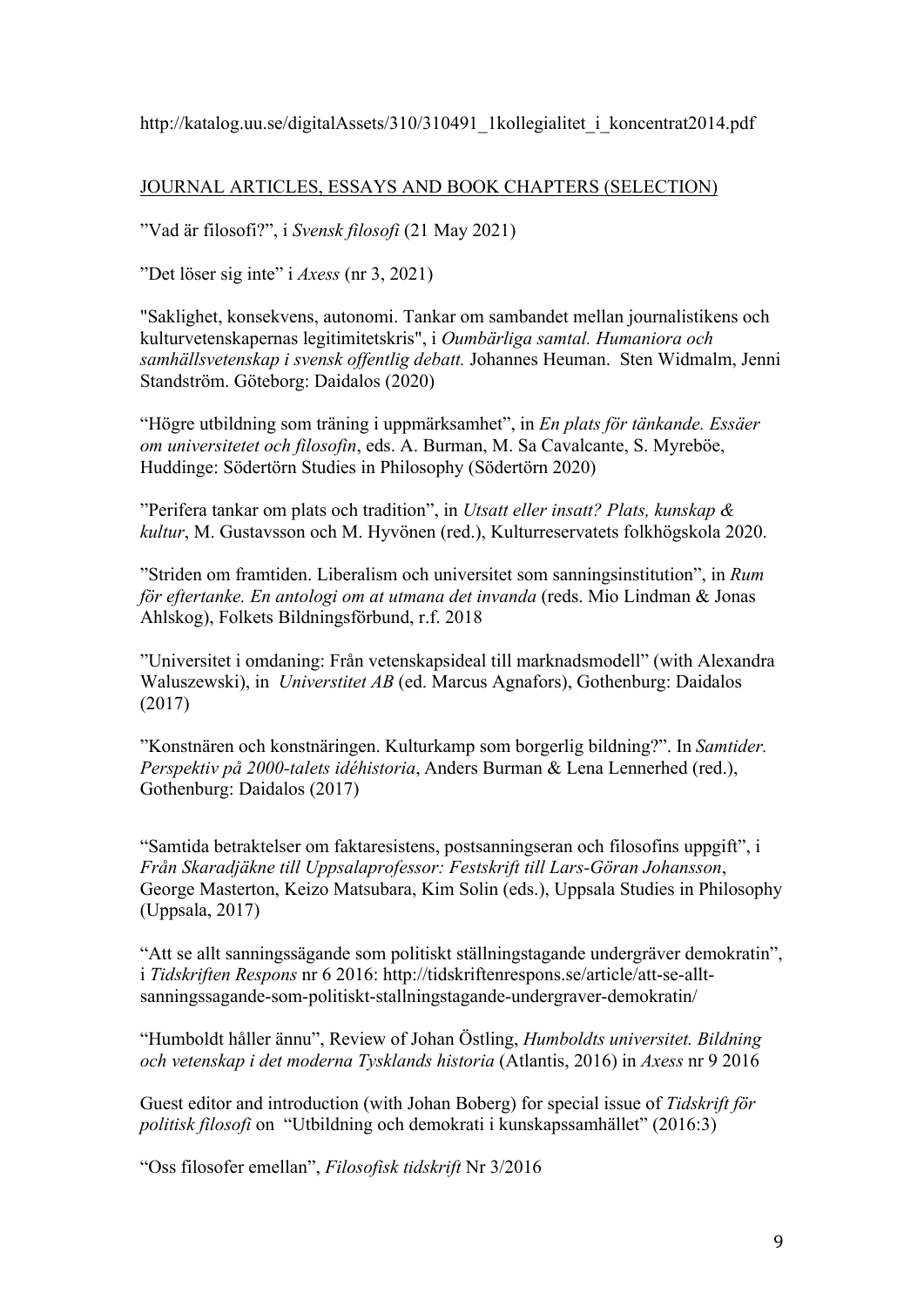"Misstroendets Pris" i *Tidskriften Respons*, 2/2016

"Marknadstänkande präglar högre utbildning", i *Tidskriften Respons*, 2/2016

"Matematik som bildningsämne. Vad ska en elev kunna?", i *Vad ska en svensk kunna? Utbildningens dilemma-intressenas spel* , M. Gustavsson, T. Österman & E.Hållén, eds.(Daidalos, 2016)

"Strejvarsel i den vetenskapliga fabriken: Om konstens och humanioras uppgift", i *Ikaros. Tidskrift om människan och vetenskapen*, 3/15

"Har filosofin någon framtid? Ett anspråkslöst förslag" i *Till vilken nytta? En bok om humanioras möjligheter* (red. T. Karlsohn & T. Forser), Daidalos 2013

"Högskolan bolognese: Otidsenliga betraktelser över den högre utbildningens mål och mening", (red. T. Friberg & D. Ankarloo) in *Den högre utbildningen—ett fält mellan marknaden och politik* , Gidlunds 2012.

"Tro, den yttre världen och filosoferna", in *Motståndets möjligheter. Filosofiska repliker till Eberhard Herrmann* (red. L. Edlund, Karin & M. Stenmark), Bokförlaget Artos 2011.

"Kritikens läge", interview section, special issue on ideology critique, in *Fronesis*  36/11. English version in *Eurozine*, 12 October 2011

"Principer och värderingar i humanvetenskaperna", in *Horisont,* vol 3/2009

"Kamratskap, enskildhet och det etiska subjektet", in *Hjärnstorm* vol. 99/2009

"Elfenbenshandel: Om europeisk forskningspolitik", i *Ikaros, Tidskrift om människan och vetenskap*, Nr 4/20.11.2008 (reprinted in *I vetenskapens sken*, red. H. Serup Christensen, Folkets bildningsförbund, Finland 2009),

"Kön och karaktär. Några reflektioner om vetenskap", in *Ikaros , Tidskrift om människan och vetenskap*, Nr 2/20.04.2008

"Nyttan av den akademiska friheten", in *Kulturella perspektiv* nr 2, 2008

"Om medel och mål i humanvetenskaperna", in *Reclaim the science! Om vetenskapens avakademisering* (red. S. Rider & A. Jörnesten), Gidlunds 2007

"Den tveksamme bekännaren. Tänkaren, ansvaret och traditionen" in *Den moderna ensamheten*, Symposion 2006

"Förnuftets tillfredställelser. Några reflektioner kring Kants transcendentala metod", *Glänta* 4/99

### **PH.D. DISSERTATION SUPERVISION**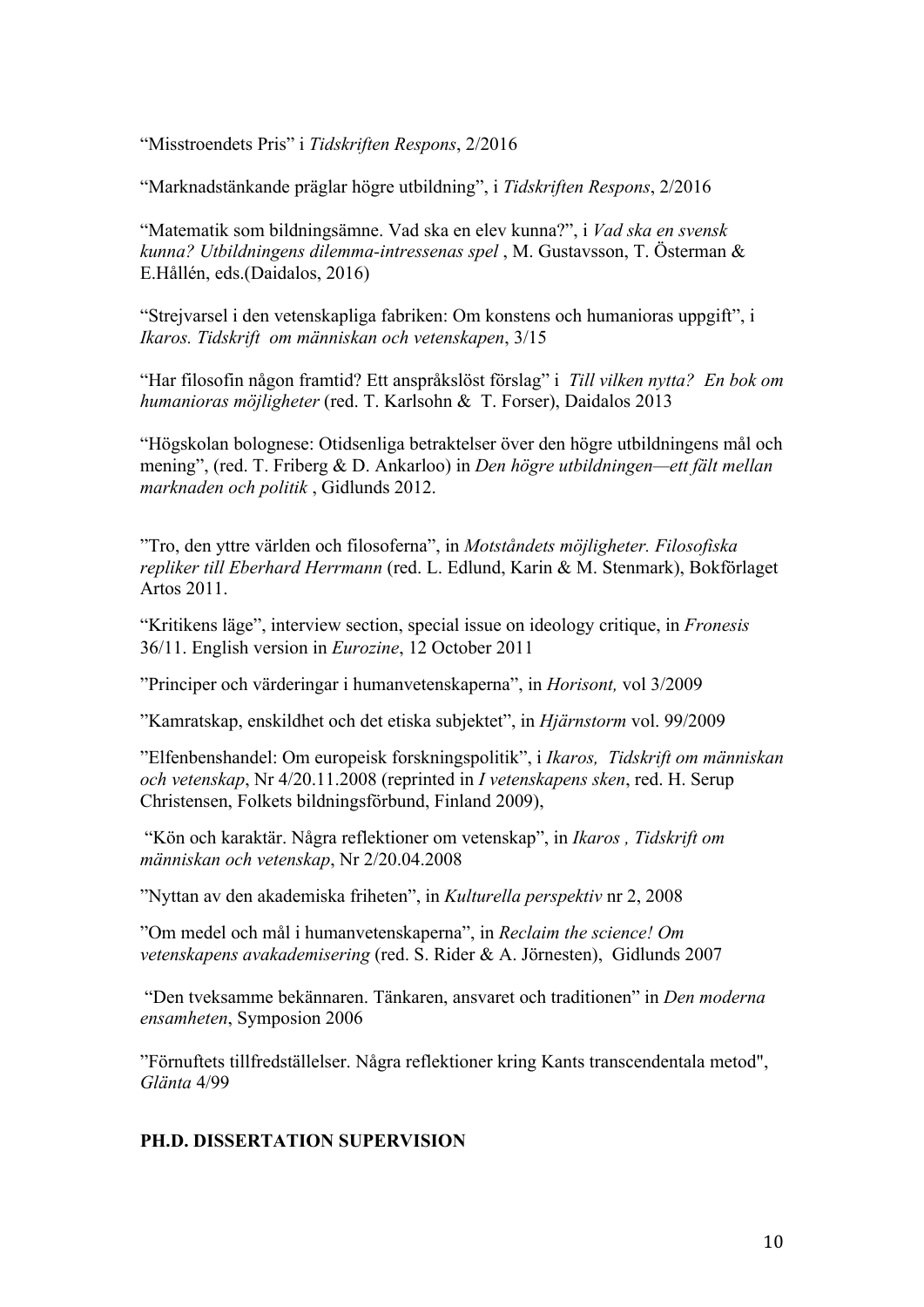Co-supervisor of dissertation at the Dept. of Philosophy, Uppsala University: Niklas Forsberg, "Philosophy, Literature and the Inheritance of Language", defended 4 December 2004.

Head supervisor of dissertation at the Dept. of Philosophy, Uppsala University: Elinor Hållén, "A Different Kind of Ignorance: Self-Deception as Flight from Self-Knowledge", defended 14 May 2011.

Co-supervisor of dissertation, Dept. of Philosophy, Uppsala University: Anders Öberg, "Hilary Putnam and the Philosophy of Mathematics", defended 3 December, 2011.

Head supervisor of dissertation at the Dept. of Philosophy, Uppsala University & Södertörn University College: Björn Sjöstrand, "Derrida och teknikfrågan", defended 14 November, 2015.

Head supervisor of dissertation at the Dept. of Philosophy, Uppsala University & Södertörn University College: Lovisa Andén, "Litteratur och erfarenhet i Merleau-Pontys läsning av Proust, Valéry och Stendahl", defended 6 October, 2017.

Co-supervisor of dissertation at the Dept. of Education, Uppsala University: Judit Novak, "The Juridification of Educational Spheres: The Case of Swedish School Inspection", defended 2 February, 2018.

External supervisory board member of dissertation at the Faculty of Psychology and Education, KU Leuven: Lavinia Marin, "From the Textual to the Digital University", defended 16 May, 2018.

Head supervisor of dissertation at the Dept. of Philosophy, Uppsala University: Karl Bergman, "Communities of Judgment : Towards a Teleosemantic Theory of Moral Thought and Discourse", defended 11 October 2019.

Head supervisor of dissertation at the Dept. of Philosophy, Uppsala University: Johan Boberg: "Scientifically Minded: Science, the Subject and Kant's Critical Philosophy", defended 28 February 2020.

Co-supervisor of dissertation in progress at the Dept. of Political Science, Stockholm University: Hedvig Ördén, "Securing Judgement: Rethinking Security and Online Information Threats", defended 13 March 2020.

Head supervisor of dissertation at the Dept. of Philosophy, Uppsala University: Erik Jansson Boström: "Max Weber och idealtypernas nödvändighet", defended 8 May, 2020.

Head supervisor of dissertation in progress at the Dept. of Philosophy, Uppsala University: Erik Hallstensson, "Epistemic Politics: Rawls, Pluralism and the Vulnerability of Liberal Democracy", to be defended 2022.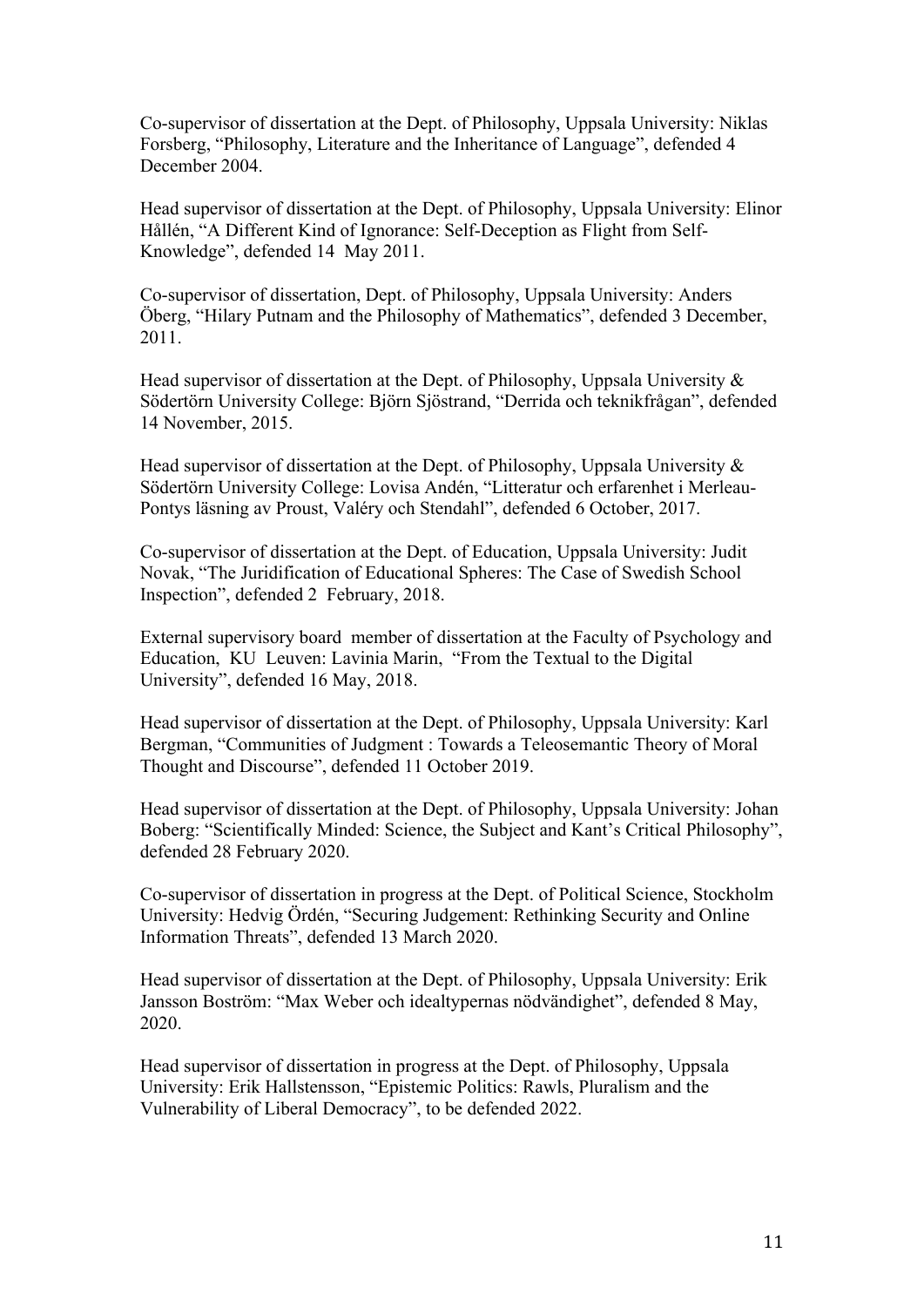Head supervisor of dissertation in progress at the Dept. of Philosophy, Uppsala University: Kasper Kristensen, "Spinoza's Philosophical Anthropology: Common Capacities, Differing Vulnerabilities", to be defended 2022.

Head supervisor of dissertation in progress in Aesthetics at the Department of Philosophy, Uppsala University: Paul Maslov Karlsson, to be defended 2022.

Co-supervisor of dissertation at Department of Education, Uppsala University: Lisa Backman, to be defended 2023

Co-supervisor of dissertation at Department of Education, Uppsala University: Olle Uppenberg, to be defended 2023.

Co-supervisor of dissertation in Aesthetics at the Department of Philosophy, Uppsala University: Axel Rudolphi, to be defended 2024.

# **PREVIOUS AND CURRENT EDITORIAL BOARDS AND PEER REVIEW**

Editorial Boards:

-*Social Epistemology*

*-Educational Philosophy and Theory*

-*Kriterium*

General Editor (with Michael Peters) -*Evaluating Education: Normative Systems and Institutional Practices*, Springer

Consulting Editor:

- *Encyclopaedia of Educational Philosophy and Theory*

Peer Review, Research Councils and Boards

- Government Appointed Member, Scientific Advisory Board, *The Swedish International Development Cooperation Agency* (*SIDA*), 2020

*-Swedish Research Council (VR)*

*-Academy of Finland (AF)*

*-European Research Council (ERC)*

*-* S*wedish Foundation for International Cooperation in Research and Higher Education (STINT)*

*-Hong Kong Institute of Education (journal evaluation/ranking)*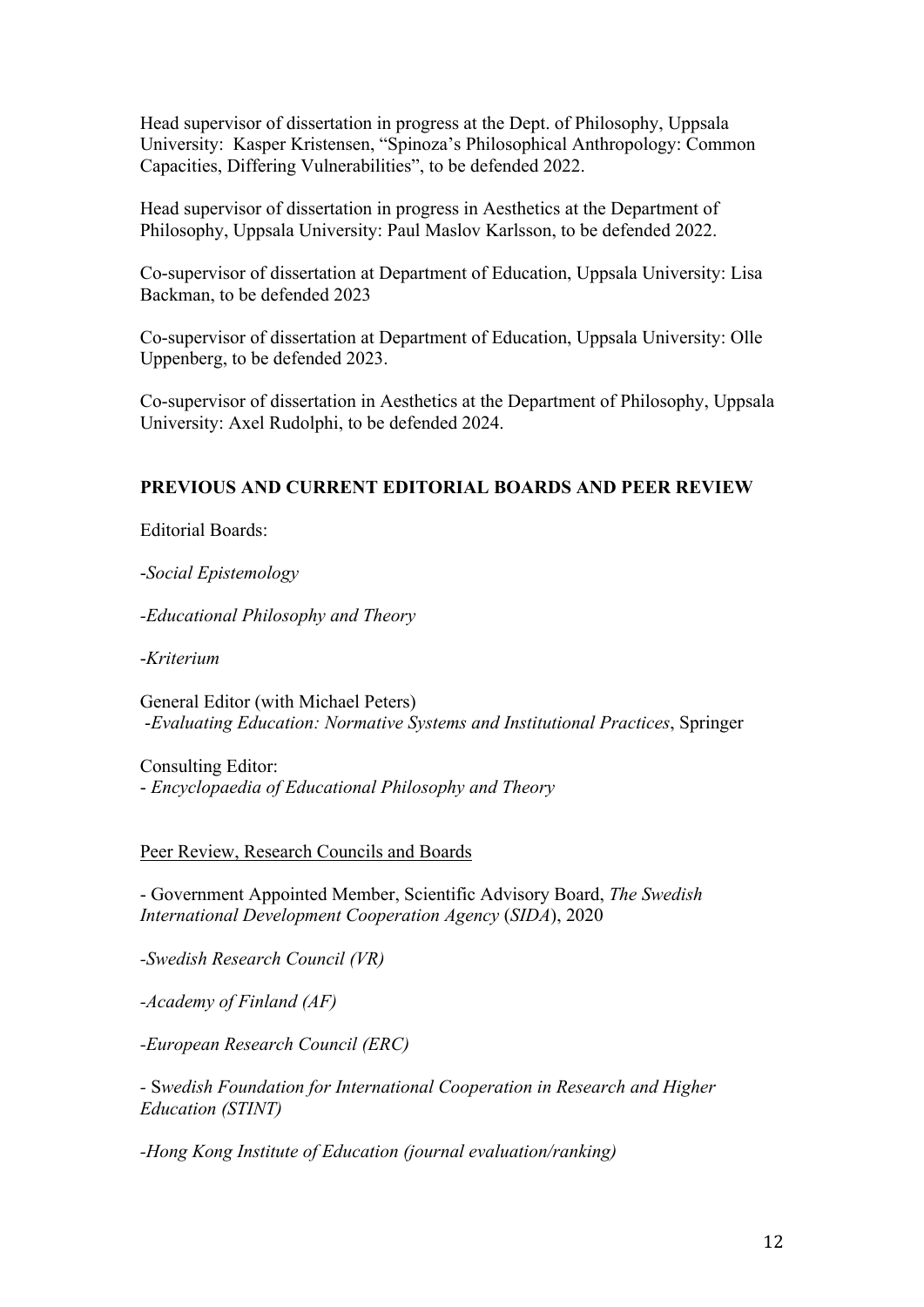*-FWO (Flemish Research Council) -Academy of Iceland -KK-Stiftelsen* (*Swedish Knowledge Foundation*)

## Peer Review, Publishers and Journals

-Routledge (Higher Education)

-Palgrave (Higher Education)

-Taylor & Francis (Philosophy of Education)

-Springer (Philosophy of Education)

-*Journal of Classical Sociology*

*-Social Epistemology*

- *Nordic Wittgenstein Review*

*-Post-Digital Science and Education*

*- Educational Philosophy and Theory*

*-Culture Unbound Review of Contemporary Cultural Research*

*-Acta Universitatis Uppsaliensis*

*-Södertörn Philosophical Studies*

*-Knowledge Cultures*

Referee for University Appointments and Promotions, Department Assessments

*-*University of Gothenburg (Panel Chair, Research Assessment Exercise, Faculty of Humanities and Dept. of Philosophy, Linguistics and Theory of Science)

-University of Portland (Oregon) (promotion of Peter Boghossian)

*-*Södertörn University College (promotion of Henrik Bohlin)

-Jyväskylä University (appointment of senior lecturer)

-Åbo Academy (promotion & external examiner for postgraduate theses)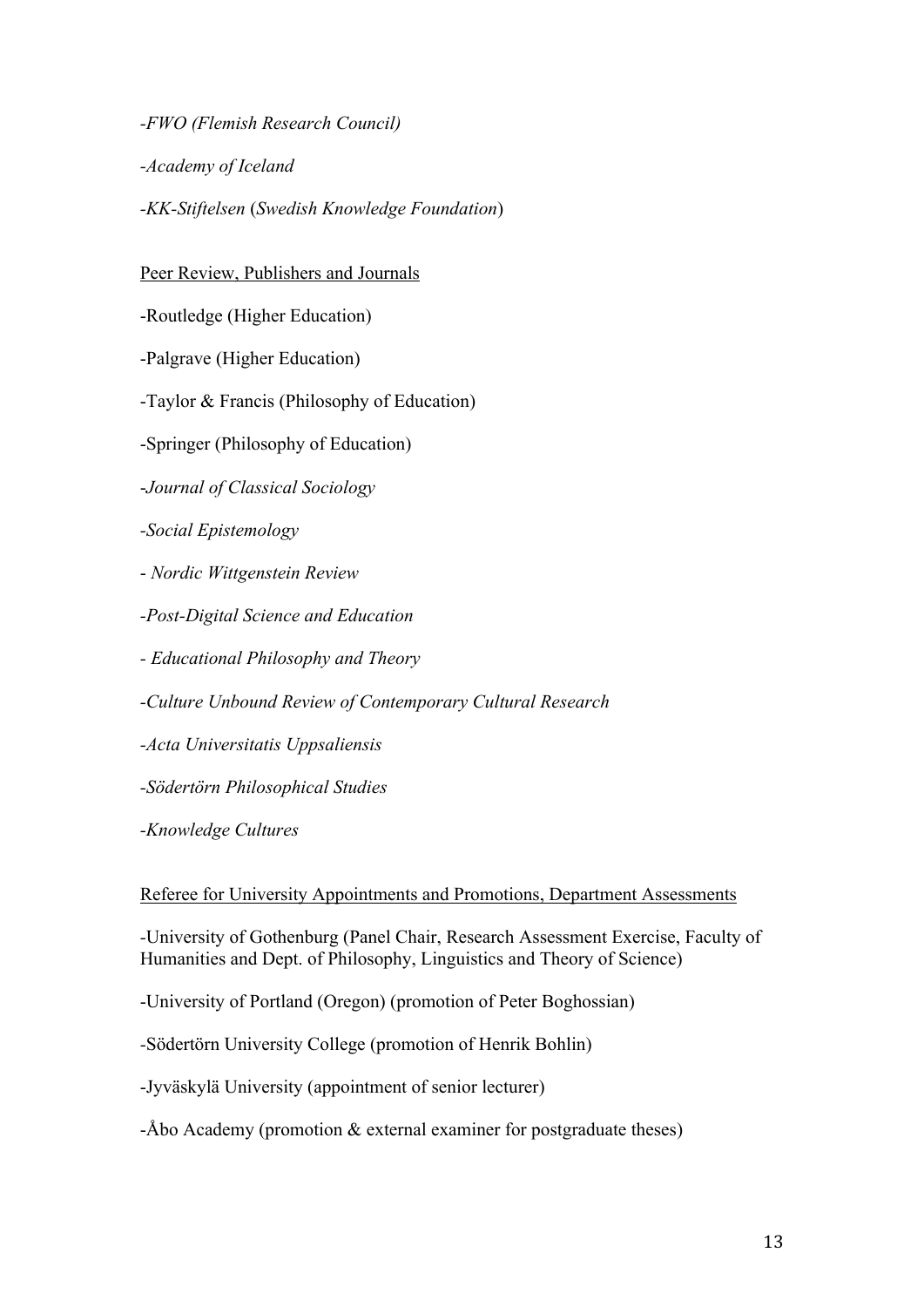# **ACADEMIC LECTURES, PANELS AND CONFERENCE PAPERS** (SELECTION)

## **Invited Keynote Addresses:**

"När får man tänka? Om tvekan som risk och resurs", Forsskålsymposiet 2021 organiserad av Uppsala universitet, Forum för fred, demokrati och rättvisa, och juridiska fakulteten, 25 november 2021.

"Det Bismarckska universitetet? Om opartiskhet som intresse i den högre utbildningen", Nordic Conference on Higher Education Research, Örebro University, 20 May 2021

"Art as a Vocation", Symposium on Art and Otherness, Bergen, Norway (virtual due to the Covid-19 pandemic), 30 April 2019

"Unsettling Ideas and the Power of Style", 13 April 2019, Registers of Philosophy Conference, Academy of Arts and Sciences, Budapest, Hungary, April 2019

"On Boundaries and Bonds: How Global Thinking Really Works", James Martineau Memorial Lectures, University of Tasmania, Australia, 12-14 March 2019

"Higher Education as Learning How to Pay Attention", *Philosophy and Theory of Higher Education*, 2<sup>nd</sup> Annual Philosophy and Theory of Higher Education Conference (PHEC 19) organized by the Philosophy and Theory of Higher Education Society (PaThES), Middlesex University, London, UK, 10-12 September 2018

"The Decollegialization of the Swedish University" (with Shirin Ahlbäck Öberg), *Nordic Fields of Higher Education in International Comparison,* Sciences Po, Paris, France, 12-14 April 2018

"Vulnerable Rationality: the State of Higher Education under Managerialism", *Nordic Fields of Higher Education*, 28-29<sup>th</sup> September 2016, Uppsala.

"The Vocation of the Scholar in an Age of Efficiency", Swedish Educational Research Association, 6-7 October 2016, Uppsala

### **Other Invited Lectures:**

"Bildning som träning i uppmärksamhet", 2 February 2021, The Royal Society for the Humanities (Kungl. Humanistiska Vetenskapssamfundet) in Lund (virtual due to the Covid-19 pandemic)

"The Rationality of Academic Freedom", 5 November 2019, Center for Higher Education Futures, Aarhus University, Denmark

"Norms in Social Research", 19-20 September 2019, Department of Philosophy, University of Bergen, Norway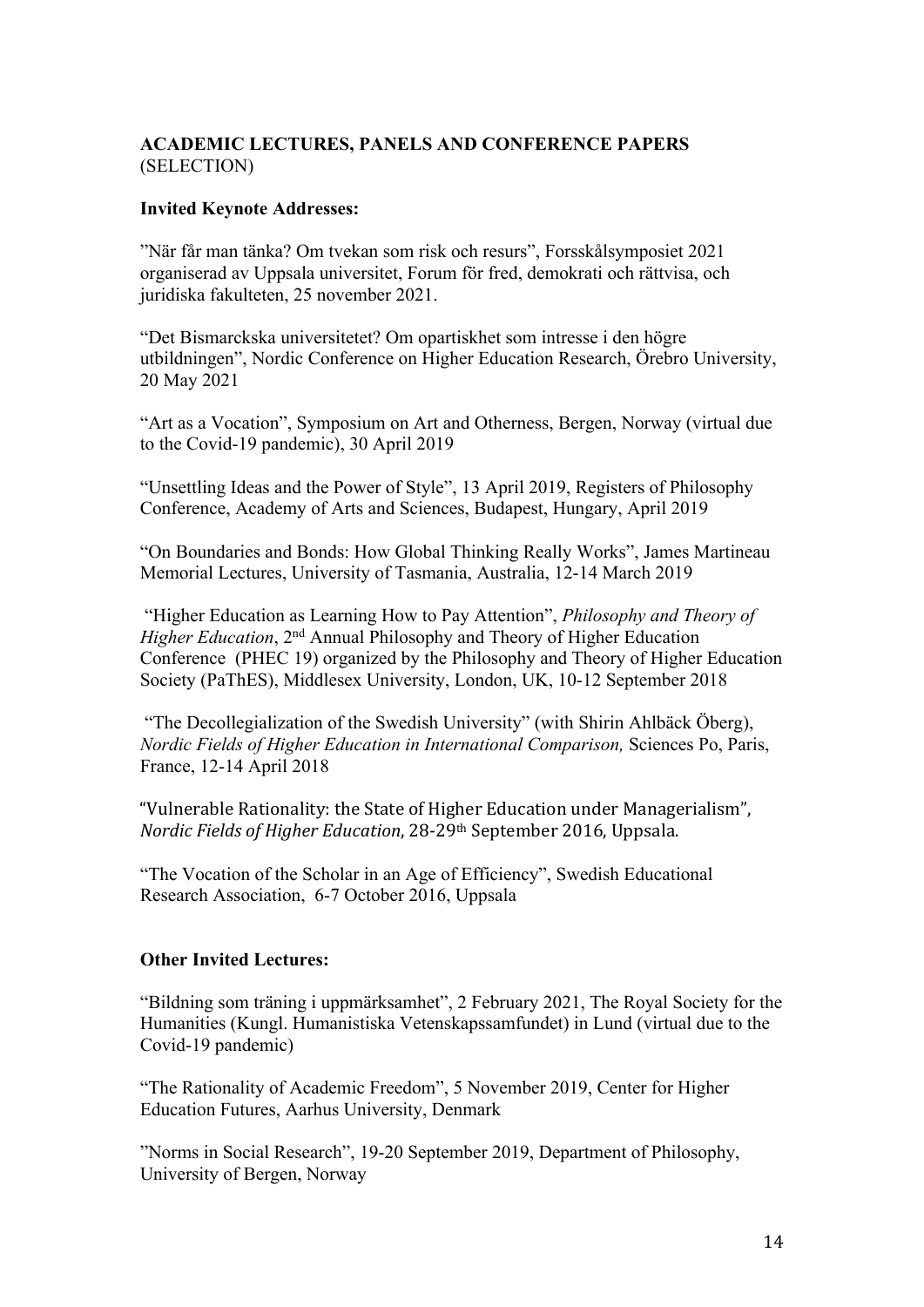"The Concept of Quality in Higher Education", *Nordic Fields of Higher Education in International Comparison,* Sciences Po, Paris, France, 12 April 2018

"Education as Cultivation of Place", *Language and Social Mobility.* NOS-HS Workshop, Wenner-Gren Center, Stockholm 15 March 2018

"Filosofi, universitetet och världsmedborgarskap", *Universitetet och filosofin*, Södertörn University College, 16 March 2018

"Filosofi som yrke 2017", Södertörn University College, Stockholm, for symposium *Vetenskap som yrke 2017*. *Vetenskapens mening och villkor på 2000-talet*. 14 December 2017.

"Gräv där du står. Utbildning som kultivering av en plats", *Martha Nussbaum: Antik filosofi, medborglig bildning och liberal humanism*, 24 November 2017, Södertörn University College, Stockholm

"Sanningsökandets sårbarhet", Hans Larsson Society and the Dept. of Philosophy, Lund University, 17 May 2017

"Ivory Tower for Sale: From Academic Norms to Market Models" , Research Forum for Education, Culture and Society, Faculty of Psychology and Educational Sciences, Leuven KU, 28 April 2017

*Universitet och professionerna*, Dept. of Economic History, Uppsala University, 27 April 2017

"Humboldtidealet i dagens universitetspolitiska debatt" på *Universitetets slut? Humboldt och vår tids akademiska ideal,* Forum for German Studies Uppsala University, 28 March 2017

"När blir forskning oetiskt ur ett demokratiperspektiv?", Swedish Research Council and Sweden's Junior Academy, Dept. of Political Science, Gothenburg University, 10 February 2017

"The Vulnerability of Truth", School of Professional Studies, Columbia University, New York, 23 February 2017

"Science on Speed: The University in the Age of Efficiency", Center for Global Studies of Education, University of Waikato, New Zealand, 29 Nov 2016

"Higher Heteronomy", Research Center for Professions Studies (CPS), Malmö University College, 9 October 2012

Department of Sociology, Lund University, "Vad är ett universitet?", 27 May, 2011

"Science as a form of knowledge and as a course of innovation and efficiency", (with Alexandra Waluszewski), Stockholm School of Business (Handelshögskolan), 18 May 2010, Sigtuna.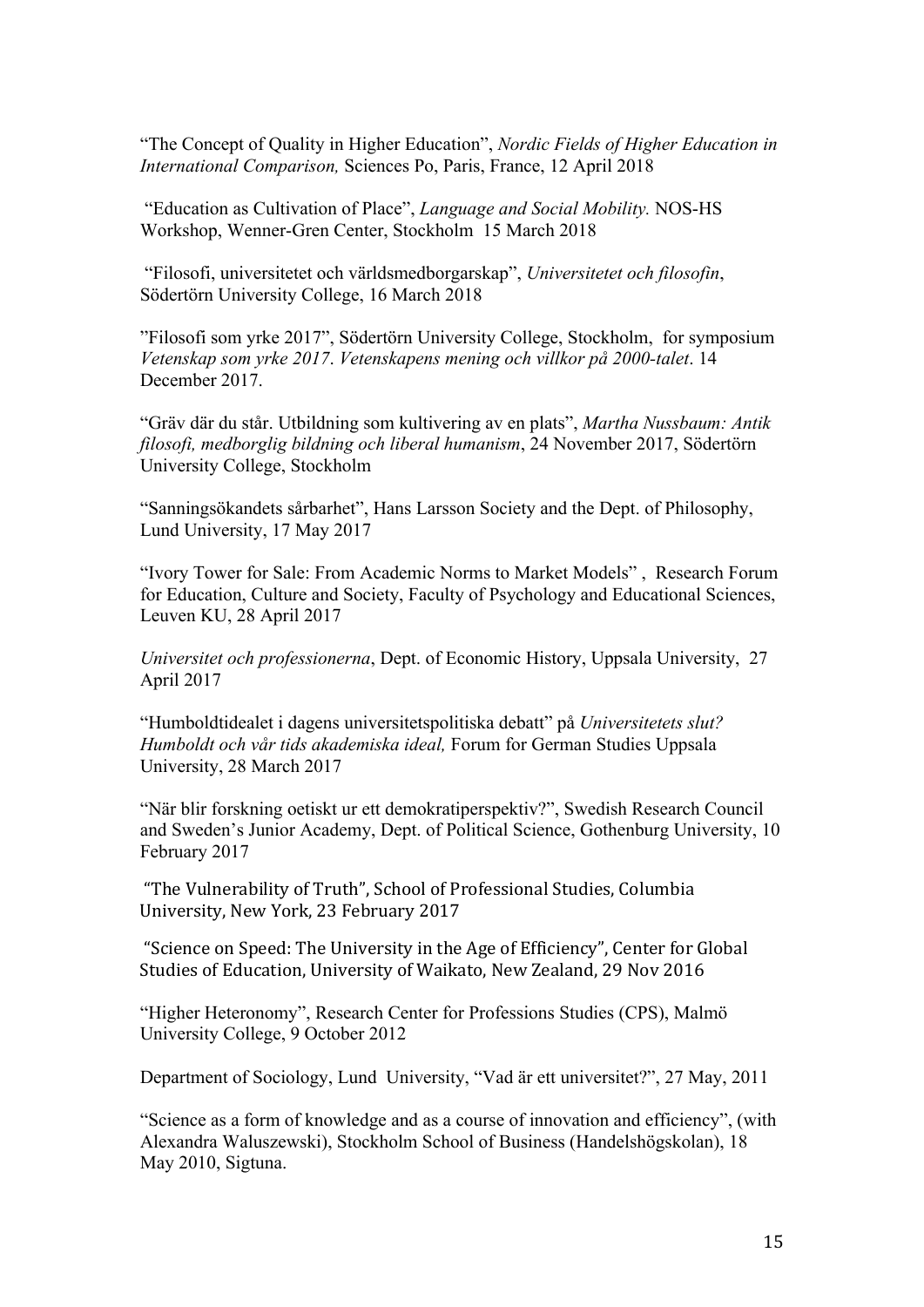"Current Threats to the Autonomy of Science", Dept. of Applied Information Technology, Gothenburg University: 26 October 2009.

"Vilka frågor bör besvaras? Humaniora och samhällsvetenskap i går och i morgon**"**, Swedish Research Council (*Vetenskapsrådets ämnesråd för humaniora och samhällsvetenskap*), Historiska museet, Stockholm, 2009

"The Utility of Basic Research, Bedriftsekonomisk institutt (Oslo School of Business) Oslo, Norway," 5 June 2008

"Grundforskningens nytta", Center for the Study of Science and Values (CSVOV) vid Umeå universitet, 2 October 2008, Umeå

"Kant, Critique and the Claims of Cognitive Science", Department of Philosophy, Åbo Academy, Finland, November 2000

"Social Constructivism and the Natural Sciences", Department of Physics (Graduate Seminar), Stockholm University, March 2000.

"What is Scientific about the Social Sciences?," Swedish Center for Advanced Studies of the Labour Market, Steningevik, October 1999.

#### **Conference Papers**

"Epistemic Vulnerability and Human Freedom: A Reading of Hannah Arendt", *The Way of Inquiry* 3 Dec 2016, Hamilton, New Zealand

"Critique of Geographical Mysticism: Ortega and Arendt on European Identity ", *Place, Commonality, and the Human: Towards a New Philosophical Anthropology* , 6-7 October, Aarhus University, Denmark

"Knowledge as Innovation: Reified Expectation as a Form of Life", *The University of the Future,* Congress of the German Association of Education Research, Humboldt University, Berlin, 11 March, 2014. (In absentia, due to illness).

"Goal-Rationality, the Scholar's Vocation and New Public Management", (with Erik Boström), *Thinking the present with Max Weber*, Max Weber Study Group of the British Sociological Association, University of Salford & University of Manchester, UK, *The University, the Scholar and the Student*, 7 December 2013 (in absentia).

"Comparison, Crisis and Critique", *Comparative Humanities*, Stockholm University, 27-28 October 2011.

"Humboldt in Bologna: On Aims and Means in Higher Education", *The Humboldtian Tradition– Origin and Legacy*, Uppsala, November 24-25, 2010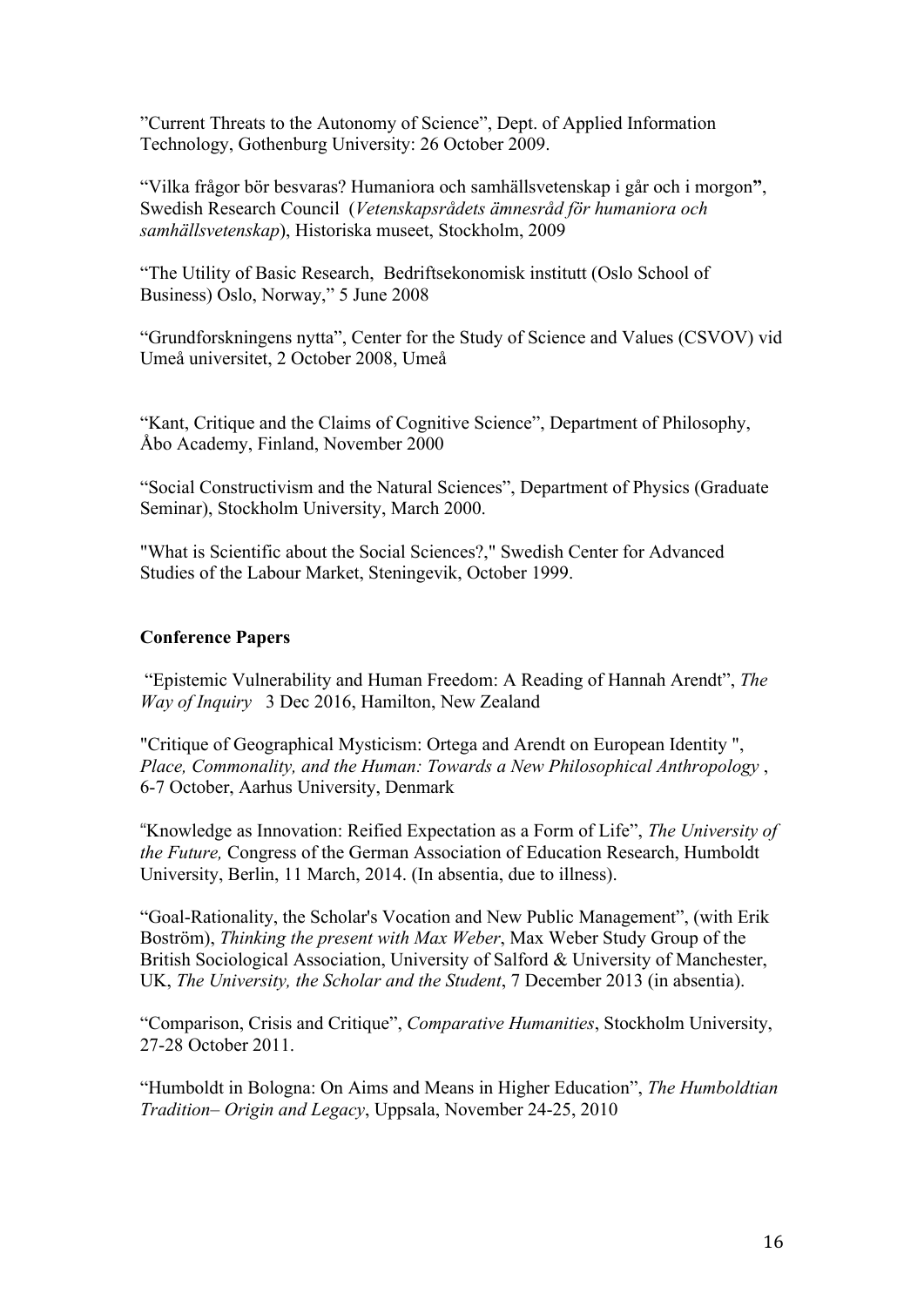"Recent Changes in Scientific Institutions", *Changes in science and policy*, National Bank of Sweden's Tercentenary Fund (*Riksbankens jubileumsfond*), Stockholm, 16 – 18 October 2009

"On Biological Explanations of Cultural Phenomena", *Success and Failure: Bridging the Interdisciplinary Gap*, Umeå University, 2004-05-07

"Biological Explanations of Complex Human Behavior: The Case of Specific Language Impairment", *Selling Biology*, Swedish Academy of Sciences, Stockholm, January 2003.

"Ethical, Legal and Social Research on Plant and Forest Biotechnology in Sweden", *Plant and Forest Biotechnology – Risk Assessment and Evaluation*, Sigtuna, June 2000.

"Nietzsche's Monsters: A Critique of Metaphysical Views of Language", St. Petersburg Academy of Sciences and the Eidos Center for Philosophical and Cultural Research, St. Petersburg, Russia, August 1995

"Feminism as a Method of Reading", paper at the18th International Wittgenstein Symposium, Culture and Value: Philosophy and the Cultural Sciences, Kirchberg am Wechsel, Austria, August 1995

#### **MEDIA: NEWSPAPER INTERVIEWS, RADIO AND TELEVISION APPEARANCES, ETC. (selection)**

Interview by Henrik Höjer in series *Höjer syner högskolan*, part 4 (of 6): "Vad ska vi ha universiteten till?", on Axess TV, December 2019

Interview on globalisation, Australian Broadcasting Corporation (Melbourne), The Evening Program (with David Astle), 23 July 2019

Invited article in Svenska Dagbladet, "Högskolorna lider av konkurrensmani", 30 January 2018

Public debate (Stockholm's City Library) and podcast, Bildningspodden (Stockholm University): Vems sanning? Om kunskapens status, 11 April 2017

Filosofiska rummet, P1: Behövs filosofi?, jan 2017

Interview, Skolministeriet, Bildning 2.0, UR, 26 februari, 2017

Podcast, Filosofifrågor, 15 april 2016: https://www.acast.com/dummafrgor/24 filosofifr-gor-sharon-rider

Interview in Bildningspodden, 16 december 2015, "Om universitetet": http://www.bildningspodden.se/avsnitt/9-universitetet/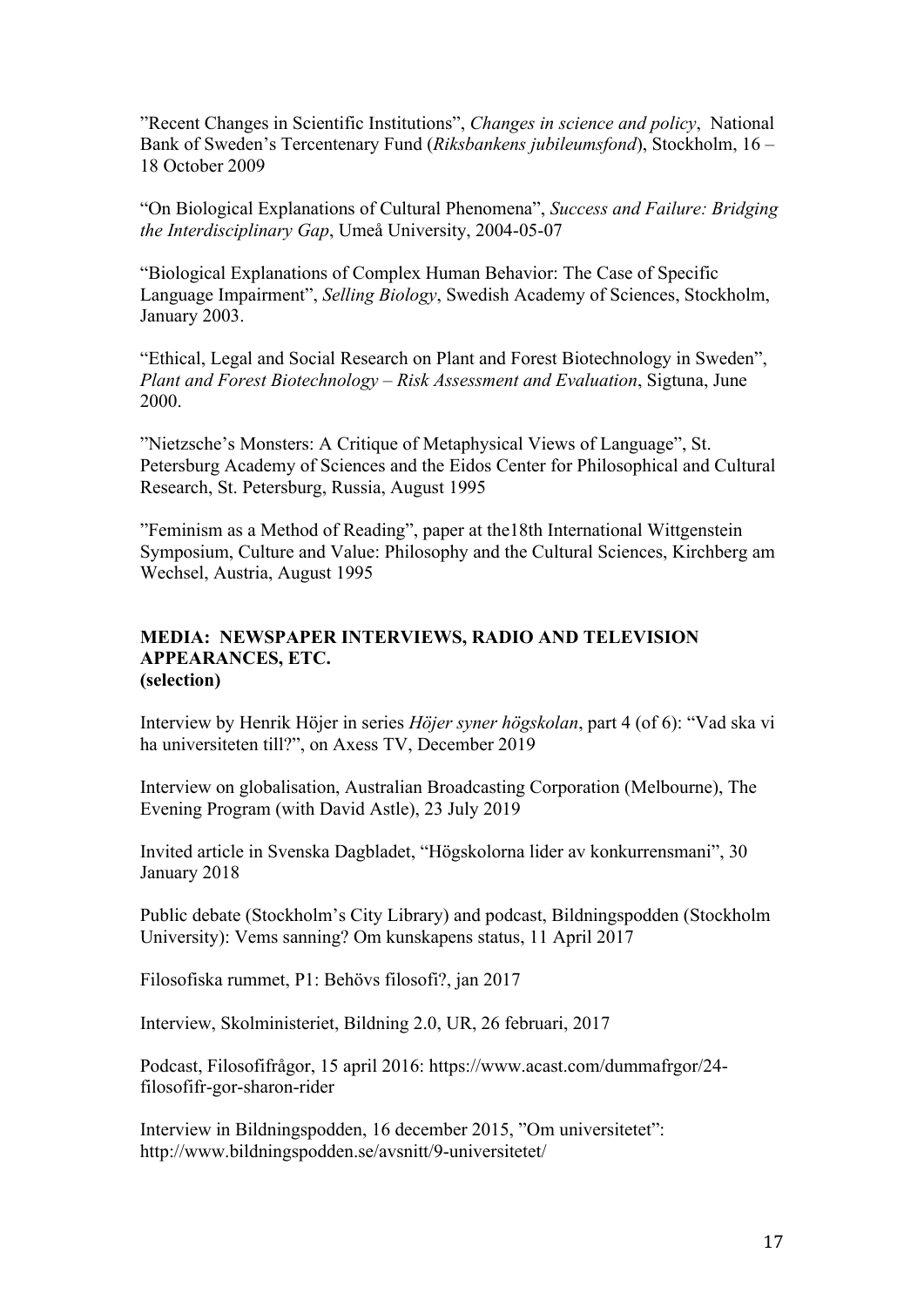--Interviewed by Nathalie Rotschild for Swedish Radio (P2), 4 February 2015: "Are Swedish Universities Going Downhill?"

"En annan sorts nytta", *Sydsvenskan* 19 december 2015 : http://www.sydsvenskan.se/kultur--nojen/en-annan-sorts-nytta/

Interview article in *Modern filosofi* 4/15: "Vad bör en svensk kunna?"

Interviewed in *Skolvärlden* (Lärarnas riksförbundets tidning): http://skolvarlden.se/artiklar/sa-ar-skolan-2045

-Interviewed in *Uttryck* (Lärarförbundets tidning för estetiska ämnen): http://www.lararnasnyheter.se/uttryck/2015/04/01/tid-bildning

-National Bank of Sweden Centenary Fund (RJ) Website, guest blog: "Fel sorts kollegialitet blir problematisk" *(2014-02-19) http://debatt.rj.se/2014/02/19/fel-sortskollegialitet-blir-problematisk/*

-Interviewed by Sofia Stridsman, "Behövs det bildning?", in *Skolvärlden*, 26 August 2014 http://skolvarlden.se/artiklar/behovs-det-bildning

-Interviewed by Marielouise Samuelsson for *Universitetsläraren* (7/14): "Ett organiserat försvar för professionalism"

-Interview for TV series on Swedish Public Television (SVT1) *Lärandets historia*: i) *Vad är kunskap?* (What is knowledge?) 20 November 2013; *Vad är bildning?* (What is Bildung?) (27 November 2013; *Vad är skolans roll i samhället?* (What is the roll of the school in society?) 11 December 2013; *Varför betyg?* (Why grades?) 18 December 2013: http://www.mynewsdesk.com/se/utbildningsradio/images/sharonrider-laerandets-idehistoria-240083

- Interviewed by Jonas Elvander, in *Uppsala Nya Tidning*: ("Näringslivstänk intar även universitetet" (24-05-2013) and in *Dagens Nyheter* ("Så styr vinsttänkande även inom högskolan", 2013-06-03)

- Radiointervju, Swedish Public Radio (P1), "Vetandets Värld": 29 March 2010, Tema amatörforskning

-Radiointervju, Radio Uppland (P4) "Mindre frihet, inte mer", om regeringspropositionen "En akademi i tiden", 16 March 2010

-Interviewed by Sverker Lennäs, 9 June 2009, *Dagens Nyheter*: "Uträknad Humaniora"

-Interview, "Självständiga lärosäten– vad innebär det för universitetet?", i *Universen*, #3, april-10- årg 41

Radio Panel Discussion, Swedish Public Radio (P1), "Filosofiska Rummet": 8 February 2009: "Vad är jaget?;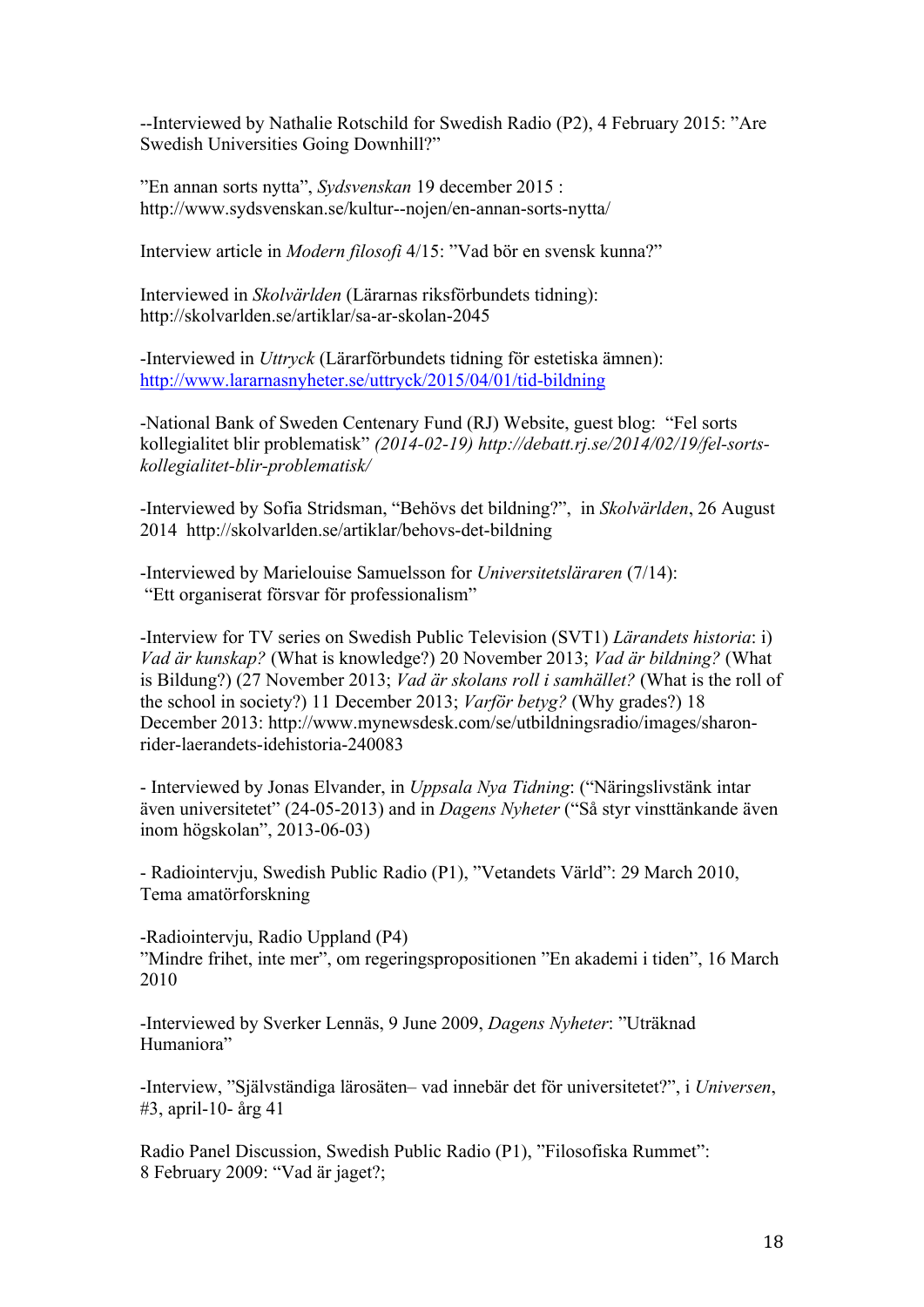September 2001: "Bör vi leka gud? Om dem nya genteknologierna; April 1999: "Judisk filosofi"; Sept. 1998: "Den andra"; March 1998: "Nietzsche"; Feb. 1997: "Vad är filosofins uppgift idag?"

Interviewed by Per-Olof Elliasson, *Universitetsläraren* (SULF) 3/08 (pp.12-14).

Radio presentation (1 January 2008) and interview (12 March 2008), in the OBS! series on National Public Radio (Sveriges Radio, P1), "Kunskapsfabriken".

Interview, "Living Room", SVT, 26 April 2006

Interview and chapter in Michael Nyhaga & Albin Axen, *Man kan inte vara skeptiker när det gäller sanning : fem svenska filosofer*, Symposion (Stockholm 2004).

"Working with Light". Accompanying text for installation, *Tre gånger tio upphöjt i åtta meter per sekund*, by Andreas Brännlund at Museum Gustavianum, under the auspices of Artemis: Art and Science in a Creative Union, Uppsala, 11 August – 14 October, 2001.

# **PUBLIC LECTURES & DEBATE (selection)**

Panel Debate: PI-samtal om Aristoteles, Medelhavsmuséet, Stockholm, 19 February 2019

Panel Debate: "Borders of the Self", UNESCO World Philosophy Day, ABF, Stockholm, 10 November 2018

Invited Lecture, "Vad ska en svensk kunna?" Folkbildningens forskningsdag, " *Den reflekterande folkbildaren i en ny omvärld,* Stockholm, 20 september 2017.

Invited Lecture, " Analytisk och kontinental filosofi", Förening för filosofi och specialvetenskaperna, 20 mars 2017, Uppsala

Panel debate, "Hur mår nordisk humaniora?", organized by Humtank and the Gothenburg Annual Book Fair, 23 September 2016

Almedalen, panel debate on the role of the humanities organized by Stockholm University, 4 June 2016

Lund, Akademiskt Ledarskap, organized by the Swedish Research Council, Lund, 20 June 2016

Lecture, Motståndsfestivalen, Riddarhyttan, 16 June 2016

Plenary Lecture at the national conference, Samtid och Konst at University College of Arts, Crafts and Design (Konstfack), Stockholm, 27 October 2015: "Konstens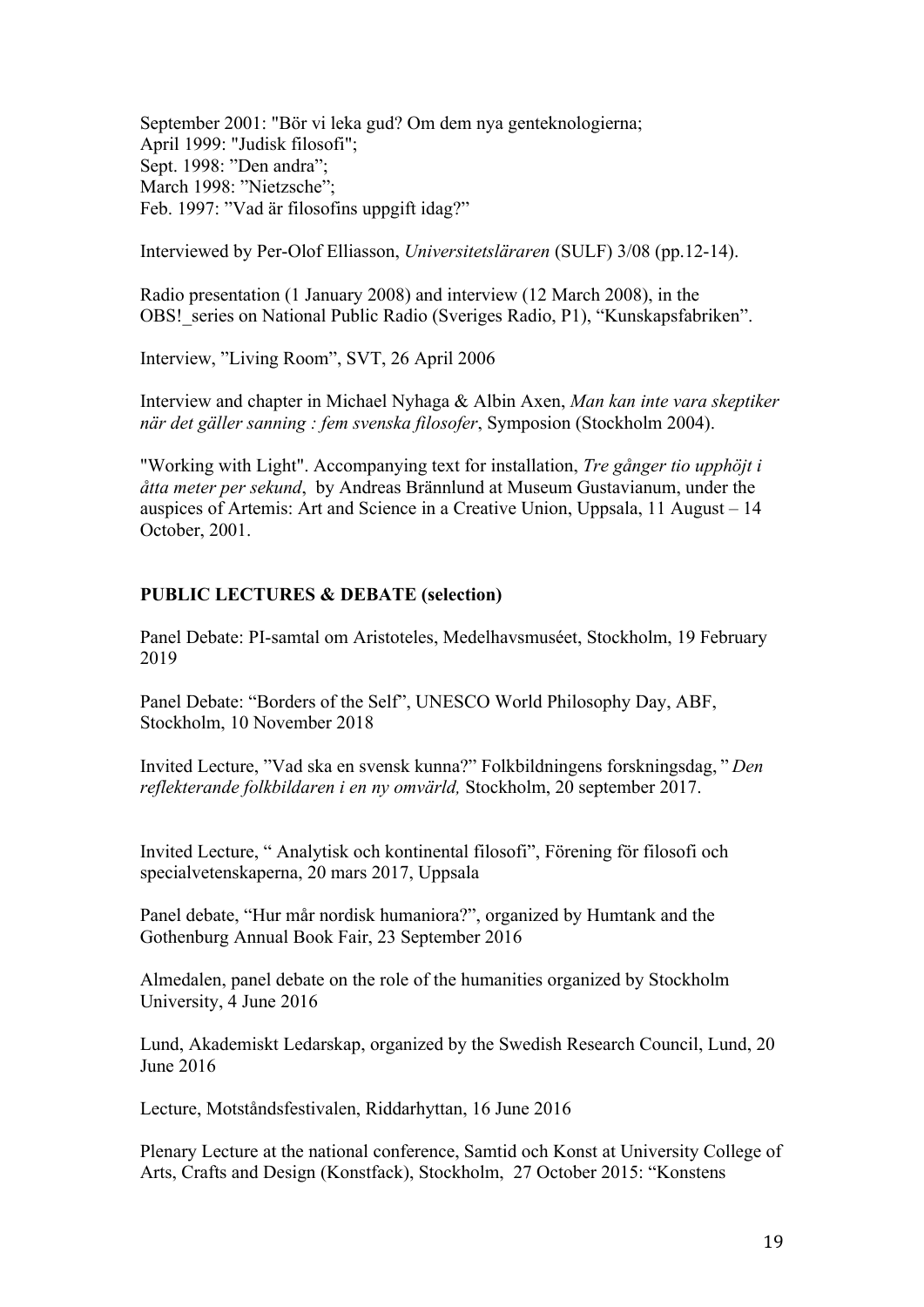avhumanisering: En kulturpolitik mot samhällets omdaning?": https://www.konstfack.se/sv/Om-Konstfack/Institutioner/Institutionen-for-Bildpedagogik/FoU-veckan/Samtid-och-konst/

Panel Discussion, Gothenburg Annual Book Fair, "Humanisterna och näringslivet", 24 September 2015; 29 September 2017, "Fri tanke, fri forskning"; "Hej då, humaniora!"

Lecture and panel discussion regarding the creation of an experimental school, 15 June 2015 in conjunction with the Resistance Festival (Motståndsfestival), Riddarhyttan: http://www.teatermaskinen.com/motstandsfestivalen2015/infoprogramp unkter.htm

Invited Lecture, Folkets bildningsförbund, Filosoficafé, : "Striden om framtiden: utbildning som värde och medel", 21 May 2015, Åbo, Finland

Keynote Speaker, World Art Day (International Association of Art & KRO), Konstfack, Stockholm, 15 April 2015: "Does art make a difference?" https://www.youtube.com/watch?v=Tjkb7TFlfqA&list=PL0DDhLsMTYYfNu9Kskq-WK2EaDeqi5iRh&index=2

Plenary Speaker, Humanioradagarna, Uppsala: "Bilden som språk och bilden av humaniora", 16 April 2015

"Humaniora och arbetsmarknaden: Vad Svenskt närvingsliv kan lära sig av USA", Invited Lecture and Panel Debate, "Humaniora in näringslivet", Timbro , Stockholm, 28 January 2015: http://timbro.se/evenemang/humaniorakonferens-28-januari

Invited Panel Speaker, "Hur påverkar marknadiseringen och nya offentliga styrningsmetoder utbildningen?", Arbetarrörelsens forskarnätverk, Runö, 4 April 2014

Invited lecture, Södertörn University College: "Professional Judgement in a Broader Perspective", 20 November 2013

Guest moderator, annual fall meeting of the International Society for Psychological and Social Approaches to Psychosis (ISPS): "Evidence in Practice: Tensions between Research and Clinical Practice", with Per Magnus Johansson and Nina Renqvist (SBU), Stockholm, 18 October 2013.

*Jagets ödelandskap. Om subjektivitet, objektivitet och det försvunna omdömet.* 10 September 2013. Invited lecture, Filosofiscenen, Folkets Hus, Göteborg.

Panel Debate, Uppsala County's Council for Public Education (Uppsala Läns Bildningsförbund) : "Tid för bildning?" 29 januari 2013.

Panel Debate, Almedalsveckan: Anställningsbarhet eller bildning – finns en motsättning?, Visby 4 June 2012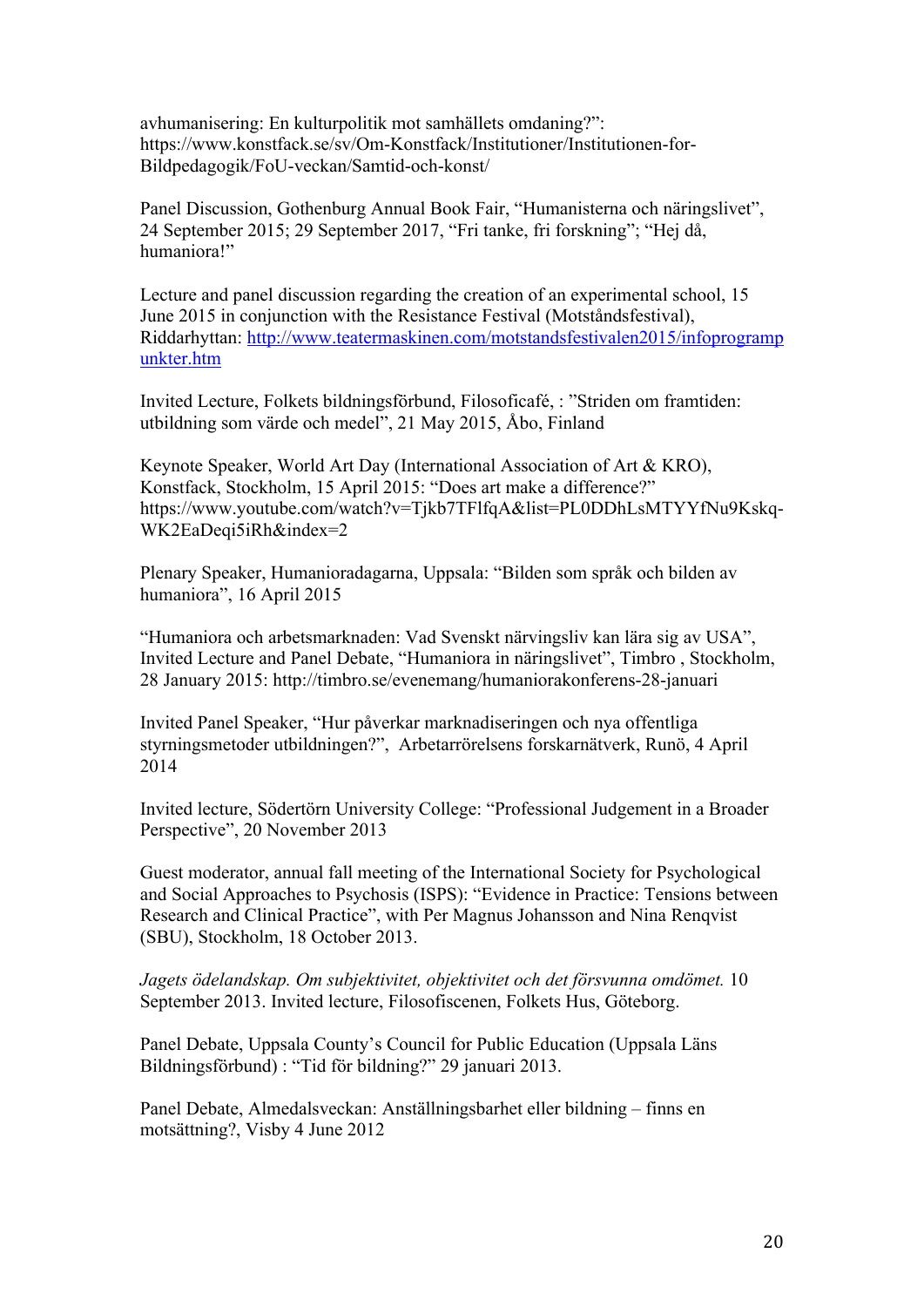Debate, "Kan "nytta" göra nytta? Humanister diskuterar", organized by ABF. Gothenburg, 22 February 2012.

Panel Discussion, "Managementsideal hotar kulturens och forskningens frihet", organized by Nationella Dramaturgiatet, Teater Halland and Stockholms Stadsbibliotek. 13 February 2012, Stockholm.

Invited lecture, "The Concept of Knowledge Then and Now – Knowledge, Nurture, Education", national conference on policy and practice in higher education and research, arranged by Swedish National Broadcasting, Radiohuset, Stockholm, 23 November 2011.

Panel Discussion, "Kritikens läge", organized by Fronesis and ABF, Konsthall C, Stockholm, 29 September 2011

Commentator in panel discussion at the national conference, "Humanisterna och framtidssamhället", Kulturhuset, Stockholm, 24 March 2011. Program series on Swedish television (UR Samtiden).

Invited Lecture, "Vad har universitetet för makt och ansvar? Om universitets uppdrag", Swedish Academy of Pharmaceutical Sciences, 10 November 2010, Stockholm

Debate on the future of the humanities, organized by the Student Union, Student Radio , Uppsala University and DIK, with official representatives for the University, the Swedish Research Council (VR), the National Agency for Higher Education (HSV), the Moderate Party, the Social Democratic Party, etc. 20 September 2010

Invited presentation and panel discussion on the theme, "Vetenskapens roll i politiken och politikens roll i vetenskap", at the Green Party's National Convention (Miljöpartiets rikskongress), Uppsala 15 May, 2010

"När utbildning blir handelsvara", invited lecture at the conference "Tre år med Bologna. Nationell studievägsledarkonferens", Uppsala, 19 May 2010.

Panel discussion "Var får vi humanister plats?", at the symposium "Vad händer sen? En branschdag för humanister", organized by the Faculty of Arts Advisory Board (Historisk-filosofiska fakultetsrådet --HFFR), Uppsala University, 23 March 2010

Panel discussion: "Mänskliga rättigheter - vilken är grunden?" Kulturhuset, organized by PEN. Stockholm, 2 november, 2009.

Panel, lecture and discussion, "Akademisk frihet *och* samverkan?", Institutionen för matematik, natur- och datorvetenskap samt institution för humaniora och samhällsvetenskap, Högskolan I Gävle, 10 February, 2009

Moderator, panel debate with Steve Fuller: *The Limits of Academic Freedom*, Uppsala University, 2 April 2008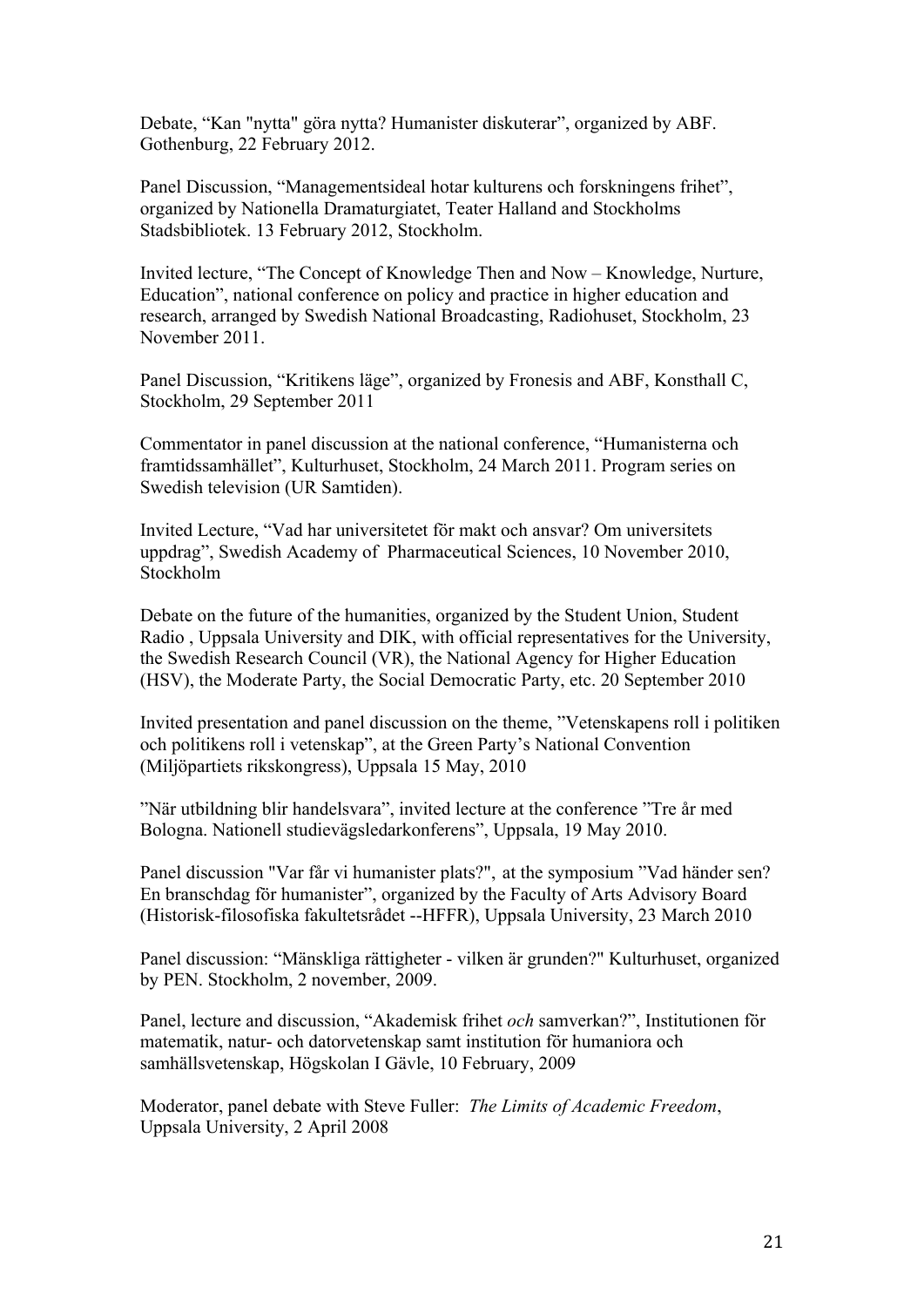Invited Lecture, "Interdisciplinarity: A Problem", national symposium "Focus on Soils", 12 November 2007, Swedish Agricultural University (Ultuna).

Invited Lecture, Folkets bildningsförbund, Korpo filosofidagar, "Ansvar och tradition", 27 July 2007, Korpo, Finland

Invited Lecture, SIDA, Division for Research Collaboration: " Tvärvetenskap och svenskt forskningssamarbete med låginkomstländer", Stockholm 18 April 2007

Panel Debate at the Swedish Academy, Stockholm: "Is there such a thing as artistic quality?" March 2001.

"Postmodernism at the End of the Millenium", ABF Filosofi Café in Upplands Väsby, April 1999; ABF Filosofi Café in Jakobsberg, January 2000.

"Förnuftets tillfredställelser. Några reflektioner kring Kants transcendentala metod", lecture at Atalante Philosophy Bar, Gothenburg. Published in *Glänta* 4/99 (1999)

"Finns Älvor?," lecture on Wittgenstein's philosophy, held at the Forum Center for Contemporary Culture, Stockholm, December 1999.

## *Learned Societies, Awards and Honors*

First recipient of the Humtank award 2015: http://humtank.se/humtankpriset-2015 till-sharon-rider/

Elected member of the The Royal Society of Humanities at Uppsala, 2019

Elected member of the Governing Board, Philosophy and Theory of Education Society (PaTHES), 2020

### *Other*

Founding member and supervisory board, *Professionsförbundet*: http://professionsforbundet.se

Co-author, the *Simone Weil Project* (with Zulmir Becevic, Mårten Björk, Johanna Emanuelsson, Dmitri Plax, Anne-Marie Pålsson, Lucas Svensson och Simone Weil), theatre performance at Ö2, Östgötagatan 2, Stockholm, 6-30 sept 2018. Director: Natalie Ringler

Author and performer of text on-stage in the play *Hon och han som försvann* produced by Teatermaskinen in Västmanland with support from Kulturrådet, Riksteatern Västmanland, Folkets hus och parker, Region Västmanland and Norrby teater.

### **References**